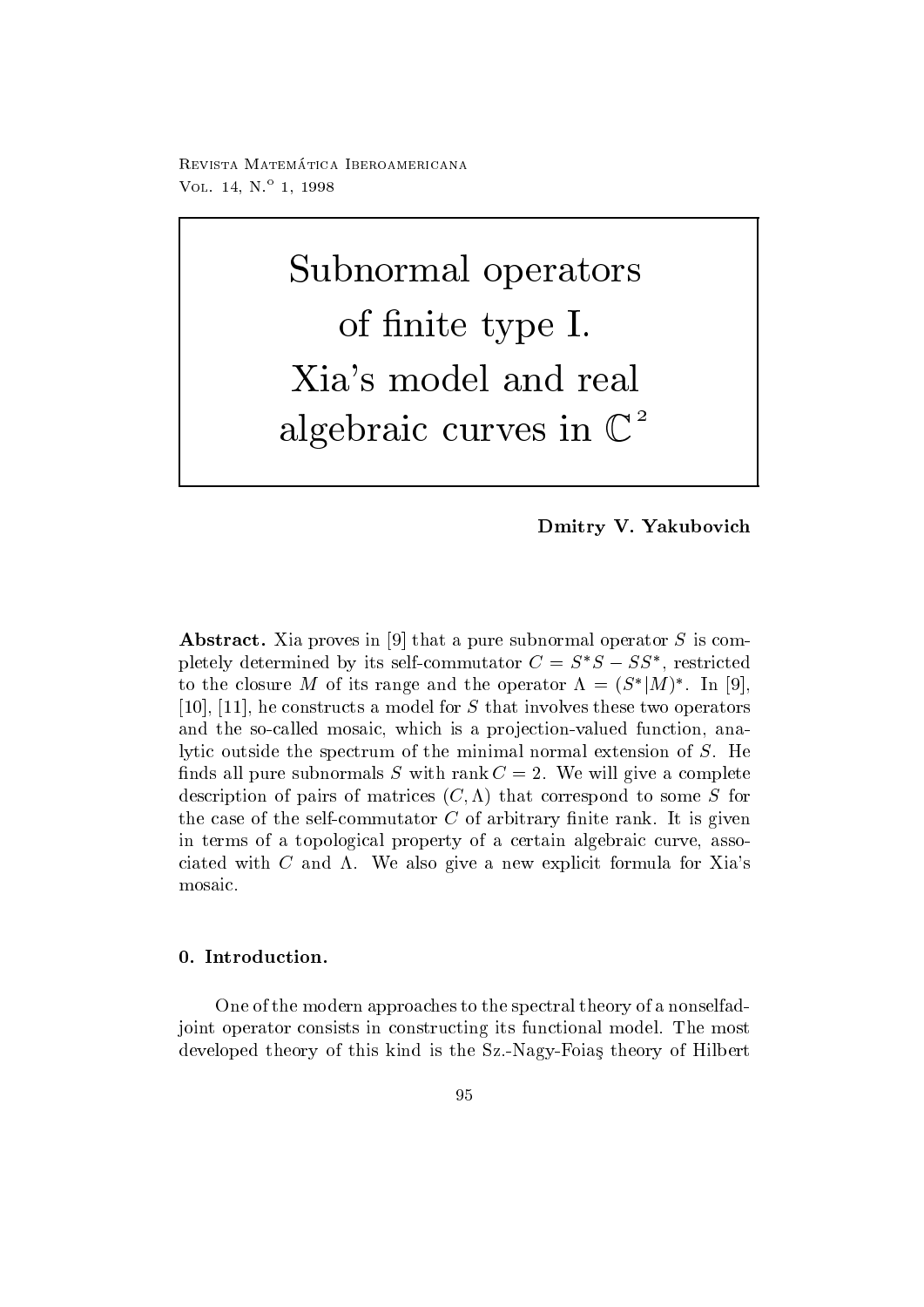space contractions. Recently, several attempts have been made to construct functional models for other classes of operators. This paper concerns some questions that arise in connection with Xia's analytic model of subnormal operators

A bounded linear operator S acting on a complex Hilbert space H is called *subnormal* if there exists a larger Hilbert space  $K, K \supseteq H$ , and a normal operator  $N: K \to K$  such that  $NH \subset H$  and  $S = N|H$ . The operator  $S$  is called pure if it has no nonzero reducing subspace on which it is normal. We will always assume  $S$  to be pure and the normal extension  $N$  of  $S$  to be minimal; the latter means that there is no subspace  $K'$ ,  $H \subset K' \subsetneq K$ , such that  $NK' \subset K'$  and  $N|K'$  is normal

This class of operators has been much investigated we refer to  $\mathcal{L}(\mathcal{N})$  . This is a refer to -  $\mathcal{L}(\mathcal{N})$ for a background

It is known that for a subnormal operator  $S$ , if we put

$$
C \stackrel{\text{def}}{=} S^*S - SS^*
$$
,  $M \stackrel{\text{def}}{=} \text{clos Range } C$ ,

then  $S^*M \subset M$ . In 9, 10, 11, Xia constructs and studies an analytic model of a subnormal operator. He defines two functional model spaces that consist, respectively, of analytic and antianalytic  $M$ -valued functions on  $\mathbb{C} \setminus \sigma(N)$  and gives formulas for the trancription of S and  $S$  in each of these two models (here  $\sigma(N)$  is the spectrum of N).

One of the consequences of Xia's results is that if we put

$$
\Lambda = \left( S^* | M \right)^*,
$$

then the pair C- of operators on M completely determines a pure subnormal operator S. If M is one-dimensional, then C,  $\Lambda$  are, essentially, complex numbers, and the spectrum of  $S$  is the closed disk with center in A and radius  $C^{-r}$ . Therefore, by analogy, A and  $C^{-r}$  can be called the matrix center and the matrix radius of S

The following question arises which pairs C- can appear in this way? The main result of this paper is a complete answer to this question in the case dim  $M < \infty$ . It is given in terms of the algebraic curve

$$
\Delta = \{(z,w): \ \det\left(C - (w - \Lambda^*) (z - \Lambda)\right) = 0\}
$$

in  $\mathbb{C}$  P  $^-$ . A crucial topological condition is that  $\Delta$  has to be separated, that is, that  $\Delta \cap \{(z,\bar{z}) : z \in \mathbb{C}\}\$  divides each of the (nondegenerate, into the components of the components of  $\sim$  into two components into the components  $\sim$ Theorem is the contract of the contract of  $\mathbf{I}$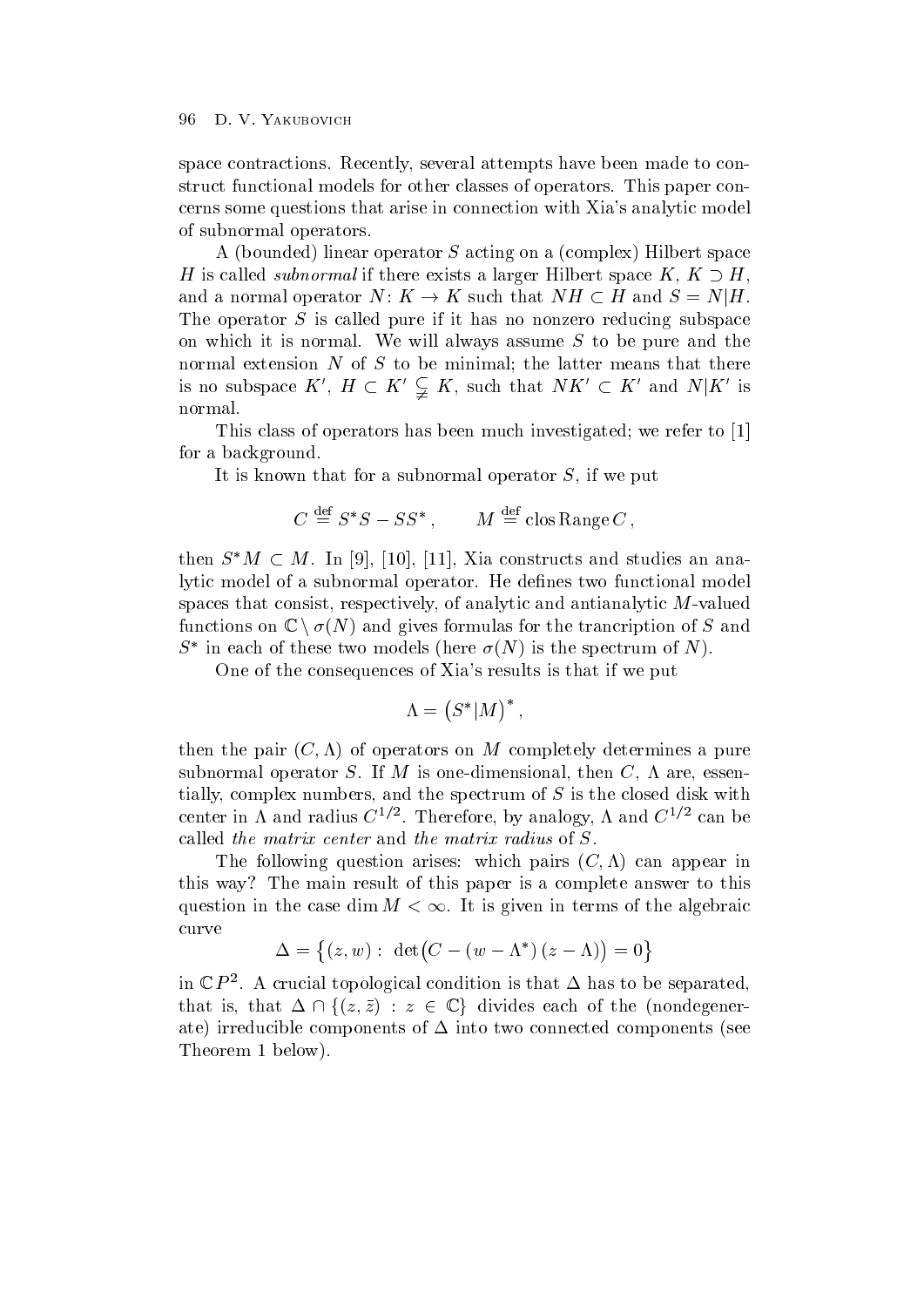One of the main objects in Xia's model is Xia's mosaic

$$
\mu(z) = P_M(N - SP_H)(N - z)^{-1}|M, \qquad z \in \mathbb{C} \setminus \sigma(N),
$$

here N is the minimal normal extension of S and  $P_W$  is the orthogonal projection onto a subspace W. We will give an explicit formula for  $\mu(z)$ in terms of C,  $\Lambda$  and the curve  $\Delta$ .

Sections 1-3 are devoted to preliminaries. Main results are formulated in Section  $4$ ; in Section  $5$ , proofs are given. Section  $6$  collects some additional facts and examples In the subsequent publication - we have been determined by the subsequent public are going to continue the analysis of Xia's model.

The form of the main result resembles some results in the theory of commuting nonselfadjoint operators by Livšic, Vinnikov and others (see - The connection between this theory and the topic of the present paper may exist, but does not seem to be obvious.

We reproduce only those results by Xia that will be necessary for our exposition

Let S be a pure subnormal operator, and define  $M, C, \Lambda$  as above. with the contract contract contract of the second contract of the state of the S is of the S is of the S is of the S is of the S is of the S is of the S is of the S is of the S is of the S is of the S is of the S is of the if dim  $M < \infty$ . Denote by  $\mathcal{L}(M)$  the space of bounded linear operators on M. Following Xia [9], define a  $\mathcal{L}(M)$ -valued measure  $e(\cdot)$  by

$$
(1.1) \t\t e(\cdot) = P_M E(\cdot) P_M ,
$$

where  $E(Y)$  is the spectral measure of N. Ala shows that  $U(Y)$  is contained in the set

$$
(1.2) \qquad \gamma = \{ u \in \mathbb{C} : \det\left(C - (\bar{u} - \Lambda^*) (u - \Lambda)\right) = 0 \}
$$

and that

(1.3) 
$$
(C - (\overline{u} - \Lambda^*) (u - \Lambda)) de(u) \equiv 0.
$$

He also proves that the values of the function

(1.4) 
$$
\mu(z) = \int \frac{u - \Lambda}{u - z} de(u) = P_M(N - SP_H)(N - z)^{-1} |M, \quad z \in \mathbb{C} \setminus \gamma
$$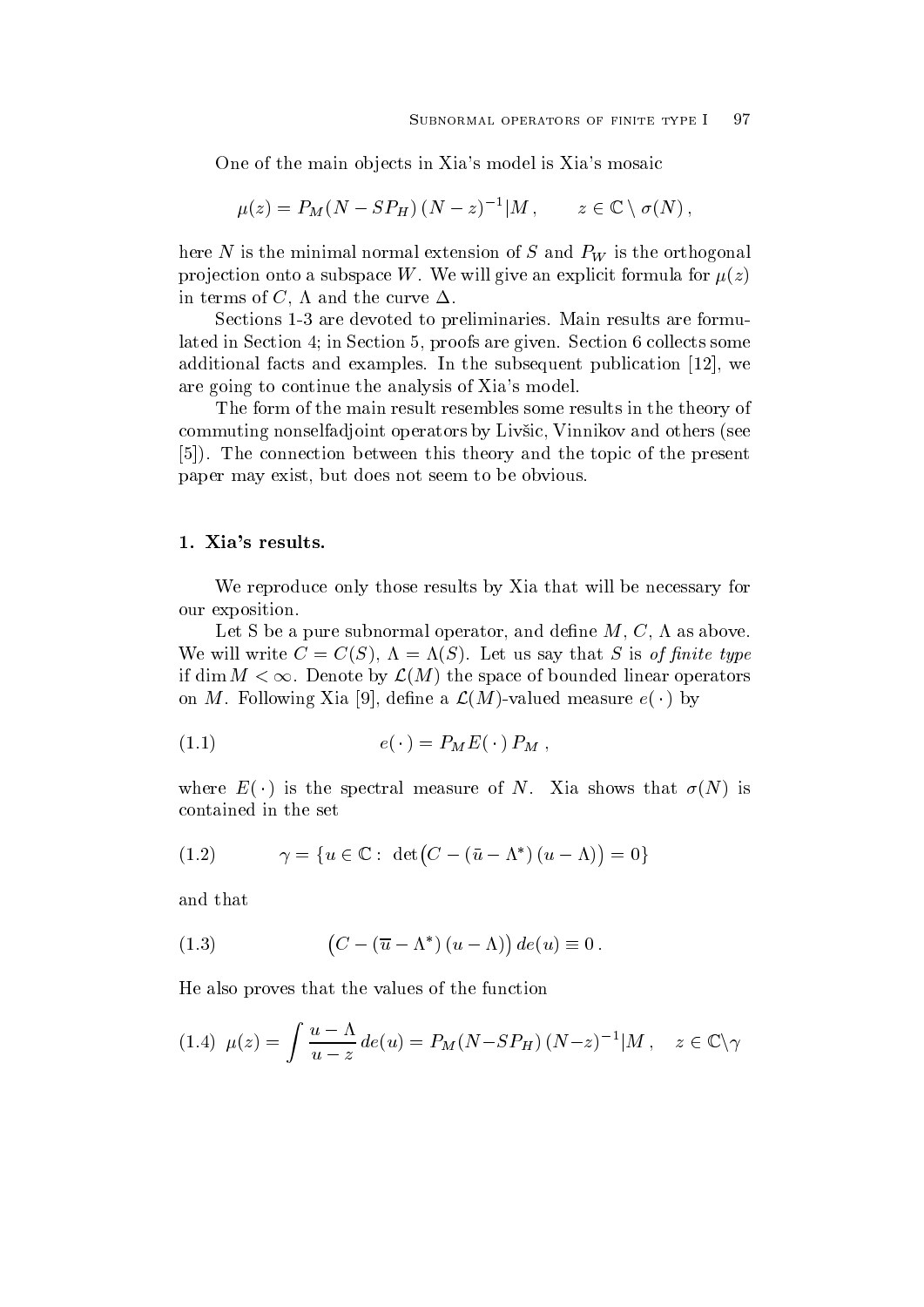are parallel projections on M (that is,  $\mu(z)^2 \equiv \mu(z)$ ). We will call this function Xia's mosaic of  $S$ . Xia proves that

(1.5) 
$$
\left[\mu(z), C(z-\Lambda)^{-1}+\Lambda^*\right] = 0, \qquad z \in \mathbb{C} \setminus \gamma,
$$

where  $|A, B| = AD = DA$ .

For any non-negative  $\mathcal{L}(M)$ -valued measure e, we put  $\mathcal{L}^2(e)$  to be the space of all measurable  $M$ -valued functions f satisfying

$$
||f||^2 \stackrel{\text{def}}{=} \int_{\gamma} \big( de(u)f(u), f(u) \big) < \infty \,,
$$

factorized by the linear manifold  $\{f : ||f||^2 = 0\}$ . It is easy to see that  $\mathcal{L}^2(e)$  is a Hilbert space.

The following result is part of - Theorems  and

**Theorem A** (Xia 9)). Let  $C, \Lambda \in \mathcal{L}(M)$  and  $C > 0$ . Suppose that there exists an  $\mathcal{L}(M)$ -valued positive measure e on a compact subset  $\gamma$ of the contract that the contract of the contract of the contract of the contract of the contract of the contract of the contract of the contract of the contract of the contract of the contract of the contract of the contr

(1.6) 
$$
\int \frac{u - \Lambda}{u - z} de(u) = 0,
$$

for z in the unbounded component of  $\mathbb{C} \setminus \gamma$  and  $(1.3)$  holds. Let  $\mathcal D$  be the set of all  $z \in \mathbb{C} \setminus \gamma$  for which (1.6) holds, and H the closure in  $\mathcal{L}^2(e)$ of all linear combinations of functions  $(\lambda - (\cdot))^{-1}m$ ,  $\lambda \in \mathcal{D}$ ,  $m \in M$ . The operator of the operator of the operator of the operator of the operator of the operator of the operator o

$$
(1.7) \qquad (\tilde{S}f)(u) = u f(u) \, , \qquad f \in \mathcal{H} \, ,
$$

is pure subnormal

(1.8) 
$$
(\widetilde{N}f)(u) = u f(u), \qquad f \in \mathcal{L}^2(e),
$$

is us minimal normal extension,  $C = C(S)$ ,  $\Lambda = \Lambda(S)$ , and  $\varepsilon(\cdot)$  is connected with iverthered and way as in formula  $(1,1)$ . We imped in into  $\mathcal{L}^2(e)$  via the formula  $c \mapsto [c]$ , where  $[c](z) \equiv c$ .

Conversely if S is <sup>a</sup> subnormal operator of -nite type and C  $C(\beta)$ ,  $\Lambda = \Lambda(\beta)$ , then the measure  $e(\cdot)$ , qiven by  $(1.1)$ , enjoys the above properties, and the right form of the approximation of an interesting and all all and the control of the to N who help is the second through the second second to  $\sim$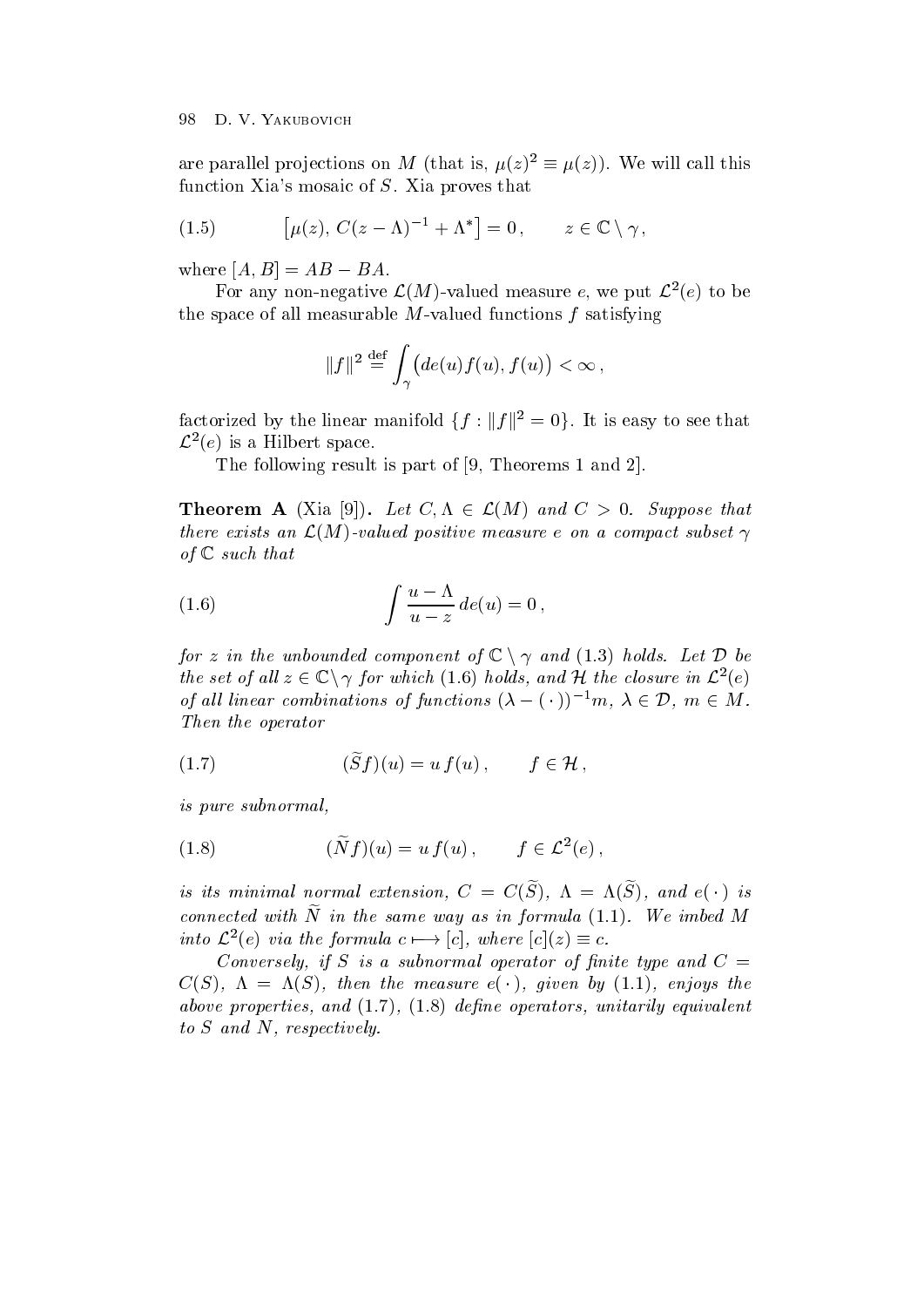The statements  $\mathcal{S} = \{ \mathbf{S} \mid \mathbf{S} \in \mathcal{S} \}$  is an are not stated explicitly in the state of  $\mathcal{S} = \{ \mathbf{S} \mid \mathbf{S} \in \mathcal{S} \}$  $\mathbf{r}$  . The concerns the set of the following at once from  $\mathbf{r}$  and  $\mathbf{r}$  and  $\mathbf{r}$ 

Theorem A gives a criterion for existence of a pure subnormal  $S$ with given matrices  $\mathcal{L}$  and  $\mathcal{L}$  and  $\mathcal{L}$  and  $\mathcal{L}$  and  $\mathcal{L}$  and  $\mathcal{L}$  and  $\mathcal{L}$  and  $\mathcal{L}$  and  $\mathcal{L}$  and  $\mathcal{L}$  and  $\mathcal{L}$  and  $\mathcal{L}$  and  $\mathcal{L}$  and  $\mathcal{L}$  and  $\mathcal{L}$  and  $\mathcal{L$ of a  $\mathcal{L}(M)$ -valued measure with certain properties. Our aim is to give a more explicit criterion

### - The discriminant curve and its geometry-

Let M be a finite-dimensional Hilbert space and  $C > 0$  and  $\Lambda$ operators on M. We associate with C,  $\Lambda$  the polynomial

(2.1) 
$$
\tau(z, w) = \det(C - (w - \Lambda^*)(z - \Lambda))
$$

and the algebraic curve

$$
\Delta = \{(z, w) \in \mathbb{C}^2 : \; \tau(z, w) = 0\},\,
$$

which will be called the discriminant curve of  $S$ . As usual, we pass to homogeneous coordinates  $\mathcal{A}$  , in the complex plane plane plane plane plane plane plane plane plane plane plane plane plane plane plane plane plane plane plane plane plane plane plane plane plane plane plane plane p  $\mathbb{C}P^{\perp}$  by putting  $z = \mathbb{C}v^{-1}$ ,  $w = \omega v^{-1}$  and consider  $\Delta$  as an algebraic curve in  $\mathbb{C} P^-,$  defined by the homogeneous polynomial equation  $v$ <sup>---------</sup>  $\eta$  ( $\zeta$   $v$  -,  $\omega$   $v$  -  $\eta$  = 0. Since

(2.2) 
$$
\tau(\overline{w},\overline{z}) = \tau(z,w),
$$

 $\Delta$  possesses an antianalytic involution given by

$$
\delta = (z, w) \longmapsto \delta^* \stackrel{\text{def}}{=} (\overline{w}, \overline{z}) .
$$

If we substitute  $z = x + iy$ ,  $w = x - iy$ , then T becomes a real polynomial in variables x-gl in this sense  $\frac{1}{2}$  is a real material curve is a real curve In terms in terms in of the coordinates  $(x, y)$  in  $\mathbb{C}^2$ , the map  $\delta \mapsto \delta^*$  is the usual complex conjugation  $(x, y) \mapsto (x, y)$ , that is, the reflexion with respect to the linear submanifold  $\mathbb{R}^2 = \{x = \overline{x}, y = \overline{y}\} = \{w = \overline{z}\}\$  of real points of  $\mathbb{C}^+$ . In what follows, only the coordinates  $(z,w)$  will be used.

We observe that

- a)  $\delta \in \Delta$ ,  $w(\delta) = \infty$  implies  $z(\delta) \in \sigma(\Lambda)$ ;
- b)  $\delta \in \Delta$ ,  $z(\delta) = \infty$  implies  $w(\delta) \in \sigma(\Lambda^*)$ .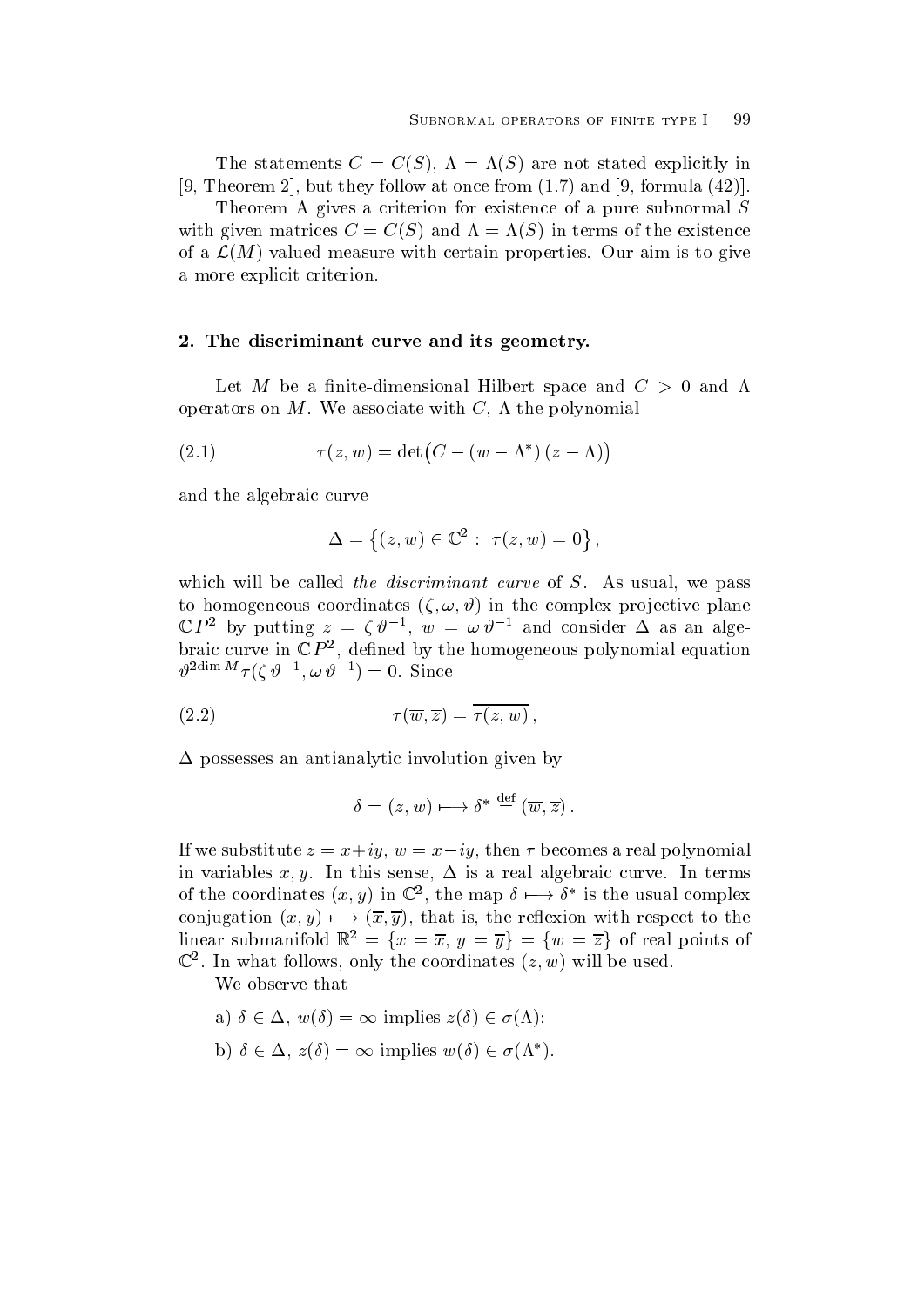For instance to prove a instance to rewrite the equation  $\mathcal{X}$  and  $\mathcal{X}$  are written in the equation of  $\mathcal{X}$  $= 0$  as

$$
\det(Cw^{-1} - (1 - w^{-1}\Lambda^*) (z - \Lambda)) = 0
$$

and to put here  $w_-=0$ .

Let

(2.3) 
$$
\tau(z,w) = \prod_{j=1}^{T} \tau_j(z,w)^{\alpha_j}
$$

be the decomposition of the decomposition of the decomposition of the decomposition of the decomposition of the decomposition

(2.4) 
$$
\Delta = \bigcup_{j=1}^{T} \Delta_j ,
$$

where  $j \in \{1, \ldots, j-1, \ldots, j-1, \ldots, j-1, \ldots, j-1, \ldots, j-1, \ldots, j-1, \ldots, j-1, \ldots, j-1, \ldots, j-1, \ldots, j-1, \ldots, j-1, \ldots, j-1, \ldots, j-1, \ldots, j-1, \ldots, j-1, \ldots, j-1, \ldots, j-1, \ldots, j-1, \ldots, j-1, \ldots, j-1, \ldots, j-1, \ldots, j-1, \ldots, j-1, \ldots, j-1, \ldots, j-1, \ldots, j-1$   $(z, w) : \tau_i(z, w) = 0$ . We will call algebraic curves  $\Delta_i$ the components of  $\Delta$ .

A component  $\Delta_k$  will be called *degenerate* if it has the form  $z\equiv$ const or  $w \equiv {\rm const}$  and nondegenerate in the opposite case. Let  $\Delta_{\rm deg}$ be the union of degenerate components of  $\Delta$  and  $\Delta_{\text{ndeg}}$  the union of nondegenerate components

Consider the following example. Let  $S$  be the shift operator

$$
Sf(\,\cdot\,)= (\,\cdot\,) \, f(\,\cdot\,)\,,
$$

acting of the Hardy space  $H^2$ , equipped with the modified norm  $||f||_1^2 = ||f||_{H^2}^2 + a |f(0)|^2$ , where  $a > 0$ . It is easy to see that S is simple subnormal and that its discriminant surface is

$$
\{z \, w = 1\} \cup \{z = 0\} \cup \{w = 0\}.
$$

This shows that degenerate surfaces really can appear.

We put

$$
\sigma_C(\Lambda) = \left\{ z \in \mathbb{C} : \, \det(C - (w - \Lambda^*) (z - \Lambda)) = 0 \, , \, \text{ for all } w \in \mathbb{C} \right\},\
$$

so that the degenerate components in the decomposition  $\mu$  the decomposition  $\mu$  are excessed in the decomposition  $\mu$ actly the surfaces  $z \equiv \lambda$  and  $w \equiv \lambda$ ,  $\lambda \in \sigma_C(\Lambda)$ . It is immediate that  $\sigma_C(\Lambda) \subset \sigma(\Lambda)$  and  $\sigma_C(\Lambda) \subset \gamma$ .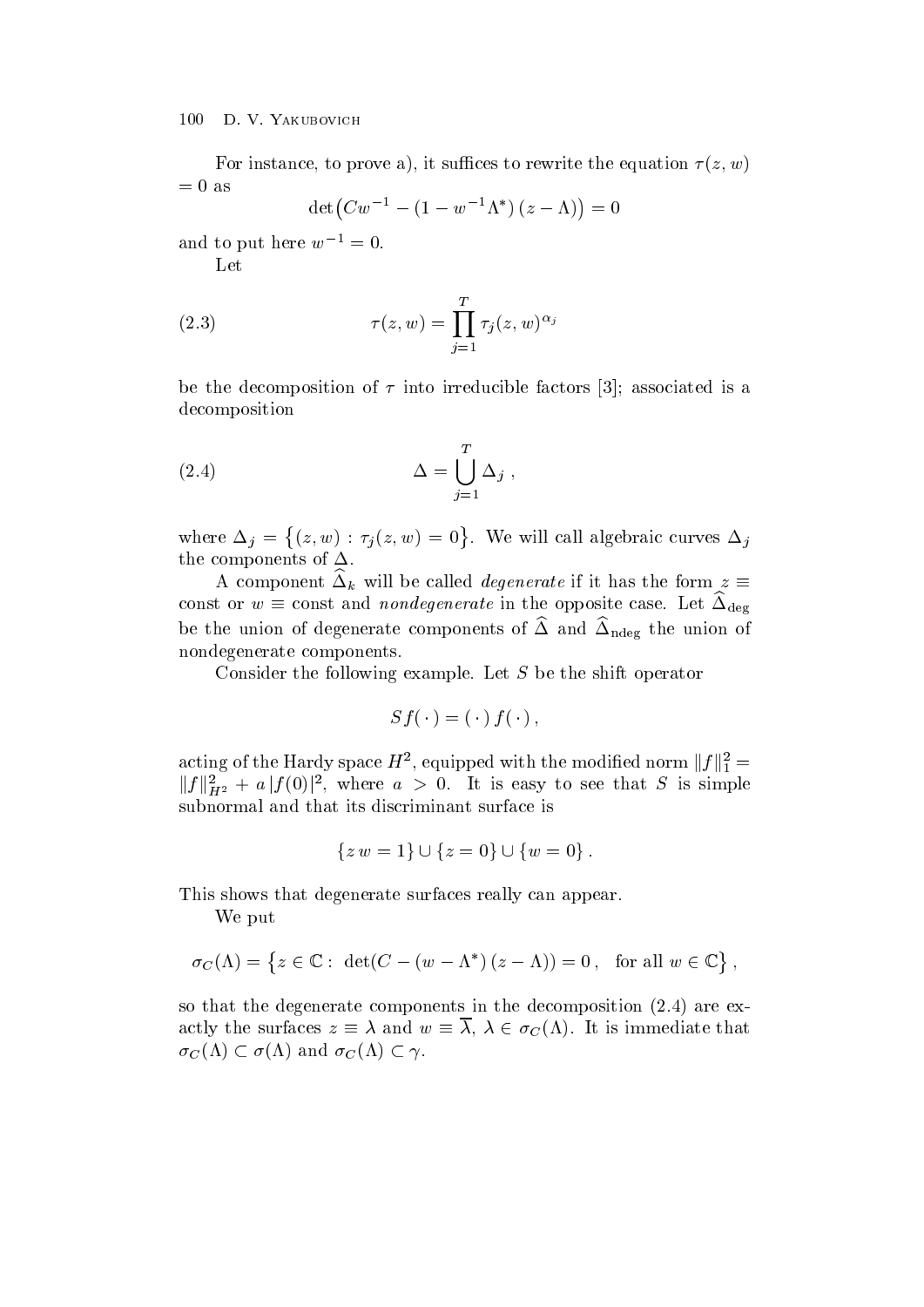A point  $\delta$  of  $\Delta$  will be called *regular* if it belongs to only one  $\Delta_i$ and either

$$
\frac{\partial \tau_j}{\partial z}(\delta) \neq 0 \quad \text{or} \quad \frac{\partial \tau_j}{\partial w}(\delta) \neq 0 ,
$$

and *singular* in all other cases. The set  $\Delta_s$  of singular points of  $\Delta$  is finite. Put  $\Delta_0=\Delta\backslash \Delta_s;$  then the sets  $\Delta_j\cap \Delta_0$  are pairwise disjoint. The  $b_{\rm 0}$  of  $\Delta$  of  $\Delta$  can be defined as a unique abstract compact Riemann surface that consists of exactly T connected components  $\Delta_i$ , where each  $\Delta_i$  is compact and is obtained by adding a nime number of points to  $\Delta_i \cap \Delta_0$ . There is a natural projection of  $\widehat{\Delta}$  onto  $\Delta$  which is identical on  $\Delta_0$ . If  $\delta \in \Delta$  and  $(z, w)$  is its image on  $\Delta$ , we will write  $\delta \sim (z, w)$ . We refer to  $\mathbf{f}$  to  $\mathbf{f}$  the blowup on the blowup on the blowup on the blowup on the blowup on the blowup on the blowup of the blowup of the blowup of the blowup of the blowup of the blowup of the blowup of the bl

The functions  $\delta \mapsto z(\delta), \delta \mapsto w(\delta)$  extend to meromorphic functions on  $\Delta$ . The conjugation  $\delta \mapsto \delta^*$  also extends to  $\Delta$ .

The function

$$
(2.5) \t\t \eta = -\frac{dz}{dw},
$$

defined initially on regular points  $\delta = (z, w) \in \Delta_{\text{ndeg}}$ , can be continued to a meromorphic function on  $\Delta$ . This function will play an important role in the sequel

It is easy to check using a strong and by the check using a strong and by  $\mathbf{r}$ 

(2.6) 
$$
z(\delta) \longrightarrow \infty
$$
 implies  $\eta(\delta) \longrightarrow \infty$ ,  
\n $w(\delta) \longrightarrow \infty$  implies  $\eta(\delta) \longrightarrow 0$ .

Since both  $z$ -projection and w-projection of each nondegenerate component  $\Delta_i$  is the whole sphere C, it follows that  $\eta$  is non-constant on each nondegenerate component of  $\Delta$ .

 $\mathbf{B}$  is the following symmetry property property property property property property property property property property at  $\mathbf{B}$ 

$$
(2.7) \t\t \eta(\delta^*) = (\overline{\eta}(\delta))^{-1}
$$

Put

$$
\widehat{\Delta}_+ = \left\{\delta \in \widehat{\Delta}_{\mathrm{ndeg}}: \; |\eta(\delta)| < 1 \right\}, \qquad \widehat{\Delta}_- = \left\{\delta \in \widehat{\Delta}_{\mathrm{ndeg}}: \; |\eta(\delta)| > 1 \right\},
$$

then

$$
\partial \widehat{\Delta}_+ = \partial \widehat{\Delta}_- = \left\{\delta \in \widehat{\Delta}_{\mathrm{ndeg}}:\; |\eta(\delta)| = 1\right\}.
$$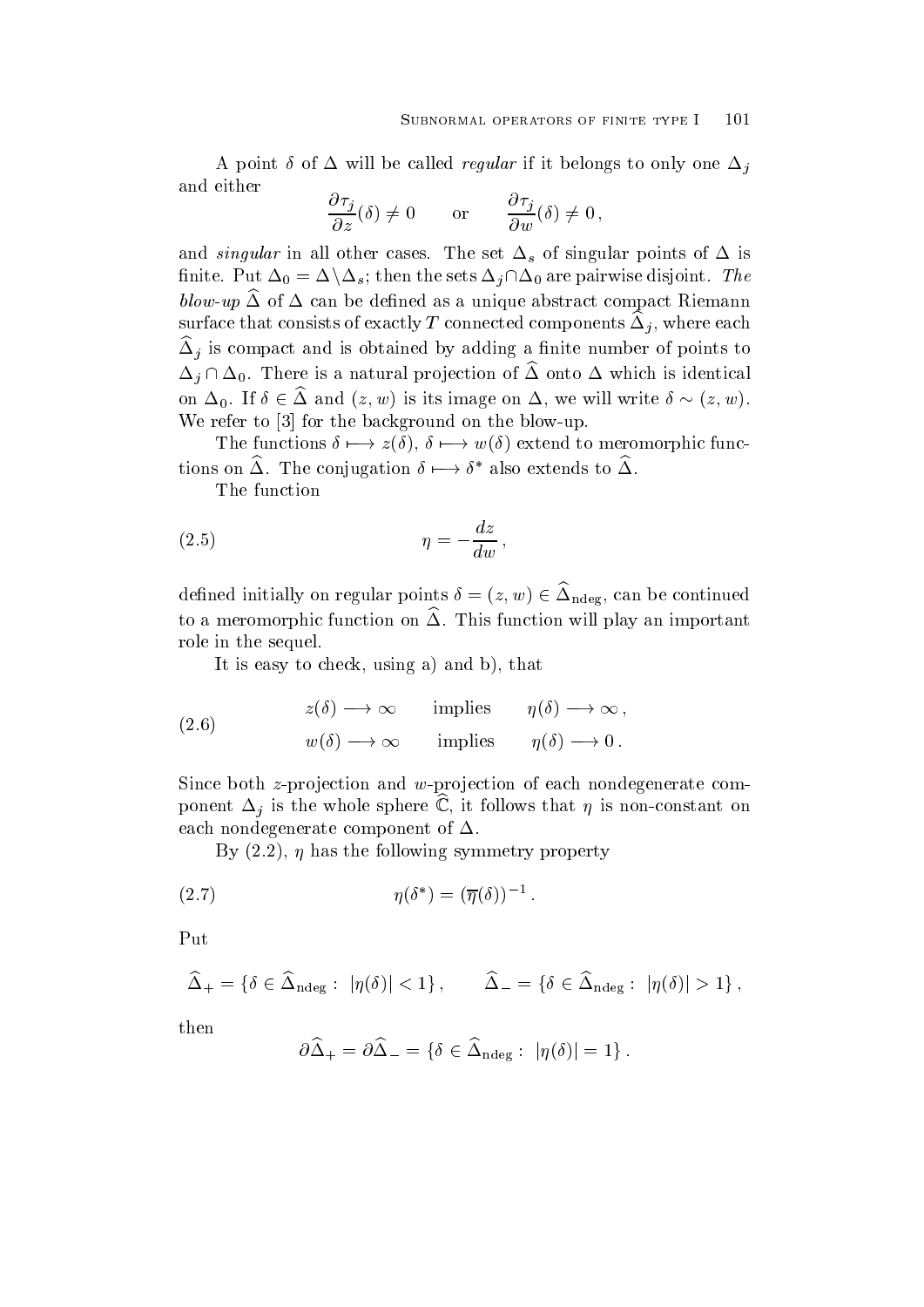Let

$$
\widehat{\Delta}_\mathbb{R} = \{\delta \in \widehat{\Delta}_{\mathrm{ndeg}}:\; \delta = \delta^*\}
$$

be the set of real points of  $\Delta$ , then  $\Delta_{\mathbb{R}} \cap \Delta_0 = \Delta_0 \cap \{(z,\overline{z}) : z \in \mathbb{C}\}.$  $By (2.7).$ 

$$
\widehat{\Delta}_{\mathbb{R}} \subset \partial \widehat{\Delta}_+ \; .
$$

 $D$ chintu $D$ ii. The algebraic curve  $\Delta$  is called separated if for any nondegenerate component  $\Delta_k$  of  $\Delta$ ,  $\Delta_{\mathbb{R}} \cap \Delta_k$  separates  $\Delta_k$  into at least two connected components and components are components and components are components and components are components

Let  $\Delta$  be separated. Then the set  $\Delta_{\mathbb{R}} \cap \Delta_k$  is infinite for each nondegenerate  $\Delta_k$  (and contains a continuous curve). In particular, it contains points of  $\Delta_0$ . It follows that  $(\Delta_k)^* = \Delta_k$  for each nondegenerate component  $\Delta_k$ . The conjugation transforms degenerate components  $z =$ const into the components  $w =$ const, and vice versa. The general theory of Riemann surfaces with an interval  $\mathcal{N}$  -see -  $\mathcal{N}$  -  $\mathcal{N}$  -  $\mathcal{N}$  -  $\mathcal{N}$  -  $\mathcal{N}$  -  $\mathcal{N}$ that for each nondegenerate  $\Delta_k$ ,  $\Delta_{\mathbb{R}} \cap \Delta_k$  separates  $\Delta_k$  into exactly two connected components

**i** reposition **i.**  $\Delta$  is separated if and only if  $\Delta_{\mathbb{R}} = 0\Delta_{+}$ .

**PROOF.** Clearly,  $\partial \Delta_+ \cap \Delta_k$  separates  $\Delta_k$  into at least two connected components for an nondegenerate  $\Delta_k$ , this proves the  $\ln$  part.

To prove the converse, suppose that  $\Delta$  is separated, but  $\Delta_{\mathbb{R}}$   $\neq$  $\sigma\Delta_+$ . The set  $\sigma\Delta_+$  has no isolated points. Since both  $\sigma\Delta_+$  and  $\Delta_{\mathbb{R}}$ are closed,  $\partial \Delta_+ \setminus \Delta_{\mathbb{R}}$  contains an arc, say,  $\alpha$ . Then  $\alpha$  is contained in a nondegenerate component  $\Delta_k$ . Therefore  $\Delta_k \setminus \Delta_\mathbb{R}$  can be obtained from the connected set  $(\Delta_k \setminus \partial \Delta_+) \cup \alpha$  by adding part of its boundary. Hence  $\Delta_k \setminus \Delta_\mathbb{R}$  is connected, a contradiction.

Suppose  $\Delta$  is separated. Put

$$
\gamma_c = z \left( \partial \Delta_+ \right),
$$

it is a finite union of piecewise analytic curves. We have that  $\gamma_c \subset \gamma$ (see (1.2)), and  $\gamma \setminus \gamma_c$  is a finite set.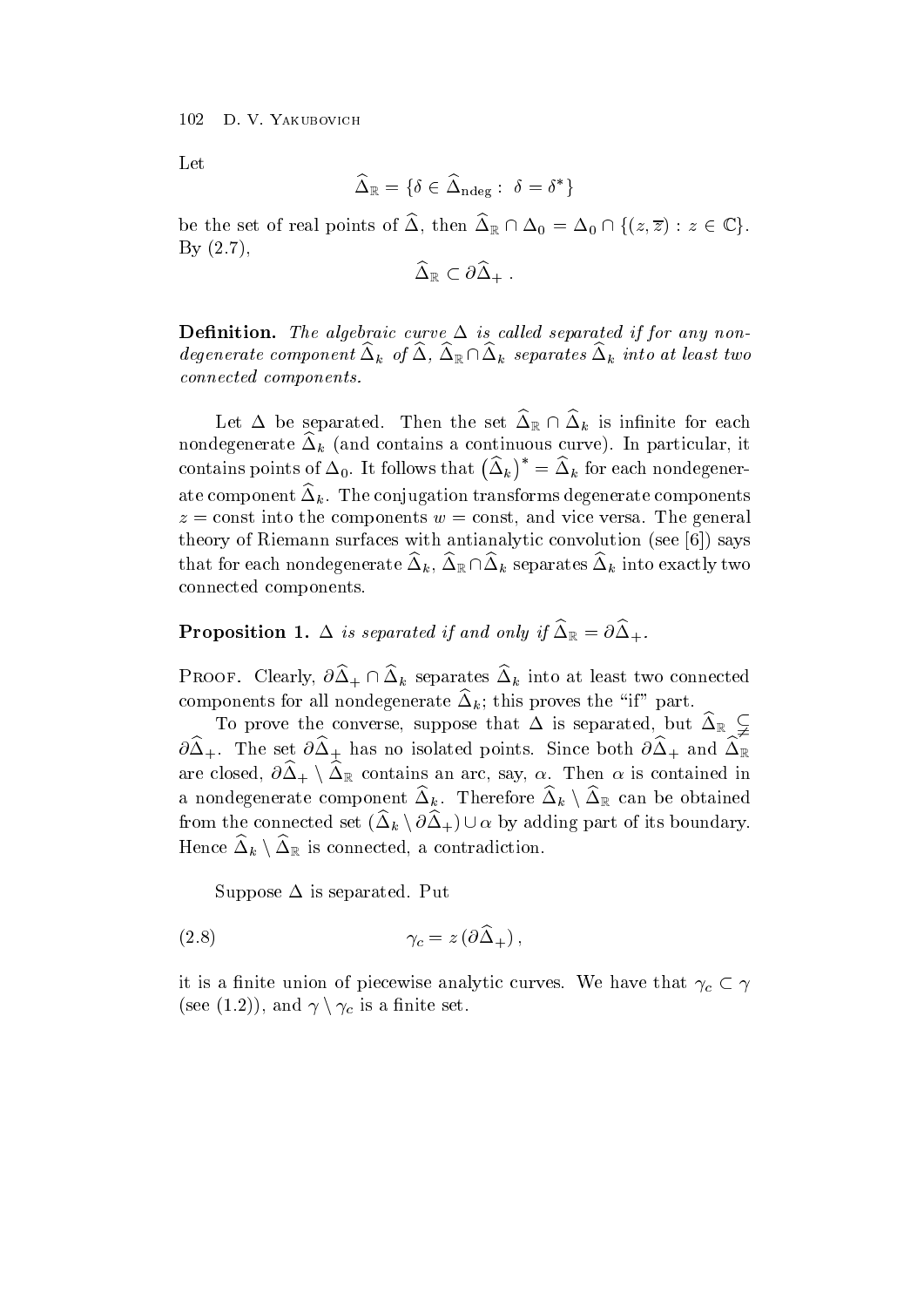### - The pro jection valued function Q-

 $\mathbf{L}$ Riesz-Dunford calculus for any function  $\varphi$ , analytic in a neighbourhood  $\Lambda$  is a function of the set that is easy to see that is easy to see that is easy to see that is easy to see that is easy to see that is easy to see that is easy to see that is easy to see that is easy to see that is eas

$$
\varphi(A|R) = \varphi(A)|R,
$$

for any invariant subspace  $R$  of  $A$ .

For  $\lambda \in \sigma(A)$ , we put

$$
\Pi_{\lambda}(A) = \chi_{\lambda}(A) \,,
$$

is a local interesting function of  $\alpha$  is a neighbourhood of  $\alpha$  and  $\alpha$  is a neighbourhood of  $\alpha$ that  $\chi_{\overline{\lambda}}\equiv 1$  in a neighbourhood of  $\lambda$  and  $\chi_{\overline{\lambda}}\equiv 0$  in a neighbourhood of  $\sigma(A) \setminus \{\lambda\}$ . We put  $\Pi_{\lambda}(A) = 0$  if  $\lambda \notin \sigma(A)$ . The operator  $\Pi_{\lambda}(A)$  is a parallel projection; it is called the Riesz projection corresponding to the eigenvalue  $\lambda$  of A.

$$
\widehat{\Delta}^{\prime} = \widehat{\Delta}_{\mathrm{ndeg}} \cup \bigcup_{w_0 \in \sigma_C(\Lambda)} \{(z,w): \; w \equiv \overline{w}_0\}
$$

be the algebraic curve obtained from  $\widehat{\Delta}$  by excluding from it the "vertical" degenerate components  $z \equiv z_0$ . For  $z \notin \sigma(\Lambda)$ , a point  $(z, w)$  is in  $\Delta$  if and only if w belongs to  $\sigma(U(z - \Lambda)^{-1} + \Lambda^+)$ . Therefore for any  $\delta = (z,w) \in \Delta_0 \setminus z^{-1}(\sigma(\Lambda)),$ 

(3.2) 
$$
Q(\delta) \stackrel{\text{def}}{=} \Pi_w (C (z - \Lambda)^{-1} + \Lambda^*)
$$

is a non-zero parallel projection in  $M$ . The function  $Q$  is a projectionvalued ineromorphic function on  $\Delta$  . The well-known properties of the functional calculus imply that

i)  $Q(\delta_1) Q(\delta_2) = 0$  if  $\delta_1, \delta_2 \in \Delta_0$ ,  $z(\delta_1) = z(\delta_2) \notin \sigma(\Lambda)$ ,  $\delta_1 \neq \delta_2$ , ii)  $\sum_{z(\delta)=z_0} Q(\delta) = I$  for any  $z_0$  such that  $z^{-1}(z_0) \subset \Delta_0$ .

 $\mathbf{I}$  follows from  $\mathbf{I}$  that  $\mathbf{I}$  follows from  $\mathbf{I}$ 

(3.3) 
$$
[Q((z,w)), \mu(z)] = 0, \quad \text{for } (z,w) \in \Delta_0 \setminus z^{-1}(\sigma(\Lambda)).
$$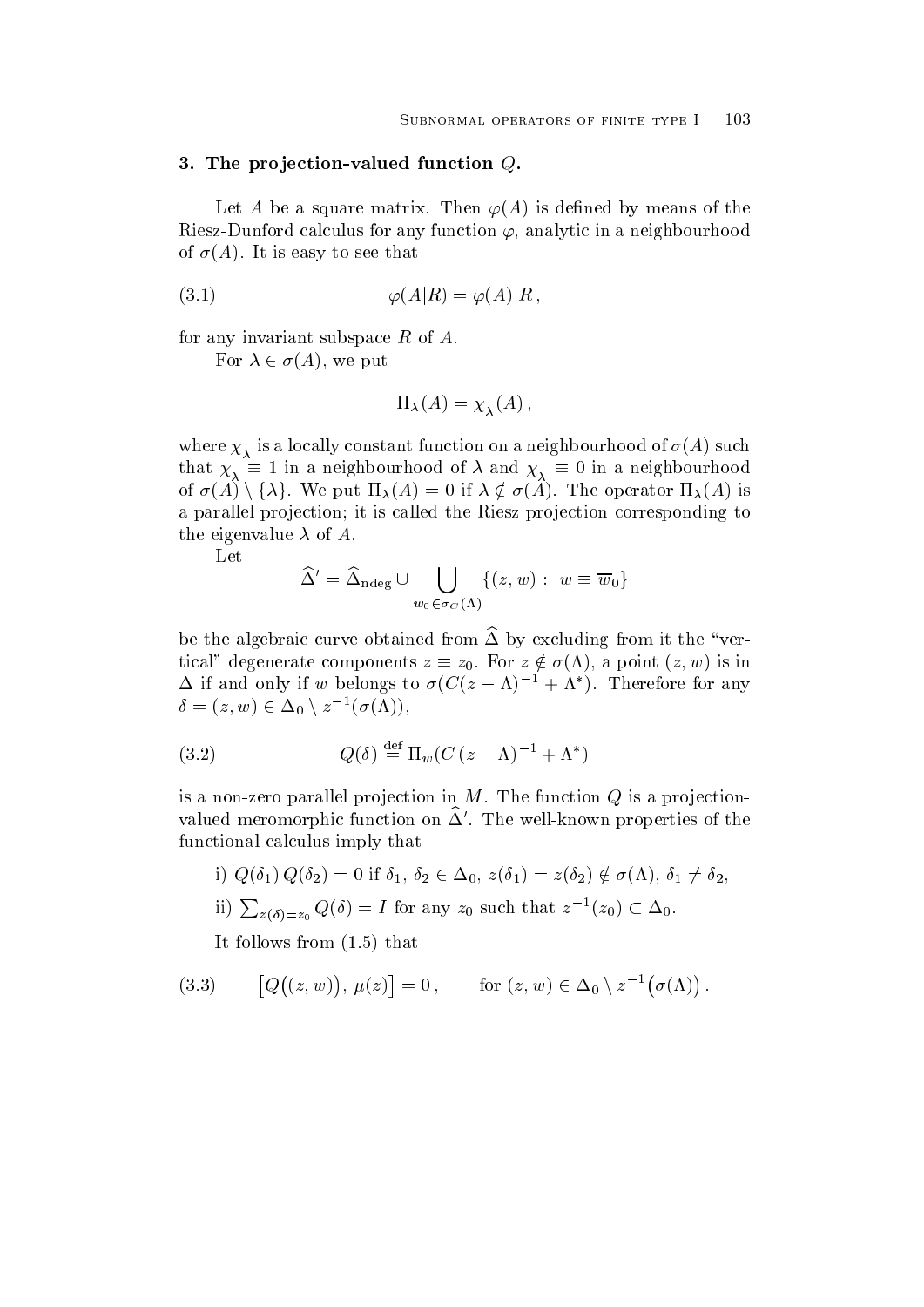Theorem - Let M be <sup>a</sup> -nitedimensional Hilbert space and C operators on M with C De-ne Q as above and put

(4.1) 
$$
\mu(z) = \sum_{w:(z,w)\in\Delta_+} Q((z,w)), \qquad z \in \mathbb{C} \setminus (\sigma(\Lambda) \cup \gamma \cup z(\Delta_s)).
$$

 $\blacksquare$  then there exists a substitution of substitution  $\blacksquare$  . The substitution  $\blacksquare$  $\Lambda = \Lambda(\omega)$  if and only if the following conditions hold.

 $\blacksquare$  is separated and  $\blacksquare$ 

ii) There exists a positive  $\mathcal{L}(M)$ -valued measure  $de(\cdot)$  such that

$$
(4.2) \ (\Lambda - z)^{-1} (1 - \mu(z)) = \int \frac{de(u)}{u - z}, \qquad z \in \mathbb{C} \setminus (\sigma(\Lambda) \cup \gamma \cup z(\Delta_s))
$$

and

(4.3) 
$$
(C - (\bar{u} - \Lambda^*)(u - \Lambda))de(u) \equiv 0.
$$

 $I$  i), ii) nota, then the measure  $ae \rightarrow s$  connected with the operator  $S$ and the formula is the formula of the formula  $\alpha$  is  $\alpha$  is  $\alpha$  is the state of  $\alpha$  is the state of  $\alpha$ 

et follows in particular that  $\mathcal{C}$  is a mosaic of any mosaic of  $\mathcal{C}$ substitution of nite type in terms of  $\Gamma$  of matrices  $\Gamma$  of matrices  $\Gamma$  of  $\Gamma$  of  $\Gamma$  and  $\Gamma$  of  $\Gamma$  of  $\Gamma$  of  $\Gamma$  of  $\Gamma$  of  $\Gamma$  of  $\Gamma$  of  $\Gamma$  of  $\Gamma$  of  $\Gamma$  of  $\Gamma$  of  $\Gamma$  of  $\Gamma$  of  $\Gamma$  of  $\Gamma$  of  $\Gamma$  $\sim$  Section 1 and 2 and 2 and 2 and 2 and 2 and 2 and 2 and 2 and 2 and 2 and 2 and 2 and 2 and 2 and 2 and 2 and 2 and 2 and 2 and 2 and 2 and 2 and 2 and 2 and 2 and 2 and 2 and 2 and 2 and 2 and 2 and 2 and 2 and 2 an

By (1.4), the set of singularities of the function  $(\Lambda - z)^{-1}(1 - z)$  $\mu(z)$  is contained in the set  $\sigma(\Lambda) \cup \gamma$ , which has zero area. By the  $\max$  is uniquely determined by  $\sum_{i=1}^n \sum_{i=1}^n \sum_{j=1}^n \sum_{j=1}^n \sum_{i=1}^n \sum_{j=1}^n \sum_{j=1}^n \sum_{j=1}^n \sum_{j=1}^n \sum_{j=1}^n \sum_{j=1}^n \sum_{j=1}^n \sum_{j=1}^n \sum_{j=1}^n \sum_{j=1}^n \sum_{j=1}^n \sum_{j=1}^n \sum_{j=1}^n \sum_{j=1}^n \sum_{j=1}^n \sum_{j=1}^n$ where  $\mathbf{r}$  is existent in the set of  $\mathbf{r}$ 

The next Theorem 2 is a more detailed version of Theorem 1. Before formulating it, we need to introduce a few more notions.

**Demittion.** The pair  $(\nabla, \Lambda)$  will be called non-exceptional if there exists a finite subset Z of  $\mathbb C$  such that for  $z \in \mathbb C \setminus Z$ , all Jordan blocks of the matrix  $C(z-\Lambda)^{-1}+\Lambda^*$  corresponding to eigenvalues w with  $\overline{w} \notin \sigma_C(\Lambda)$ are simple simple simple simple simple simple simple simple simple simple simple simple simple simple simple s

In fact the author does not know whether exceptional pairs C exist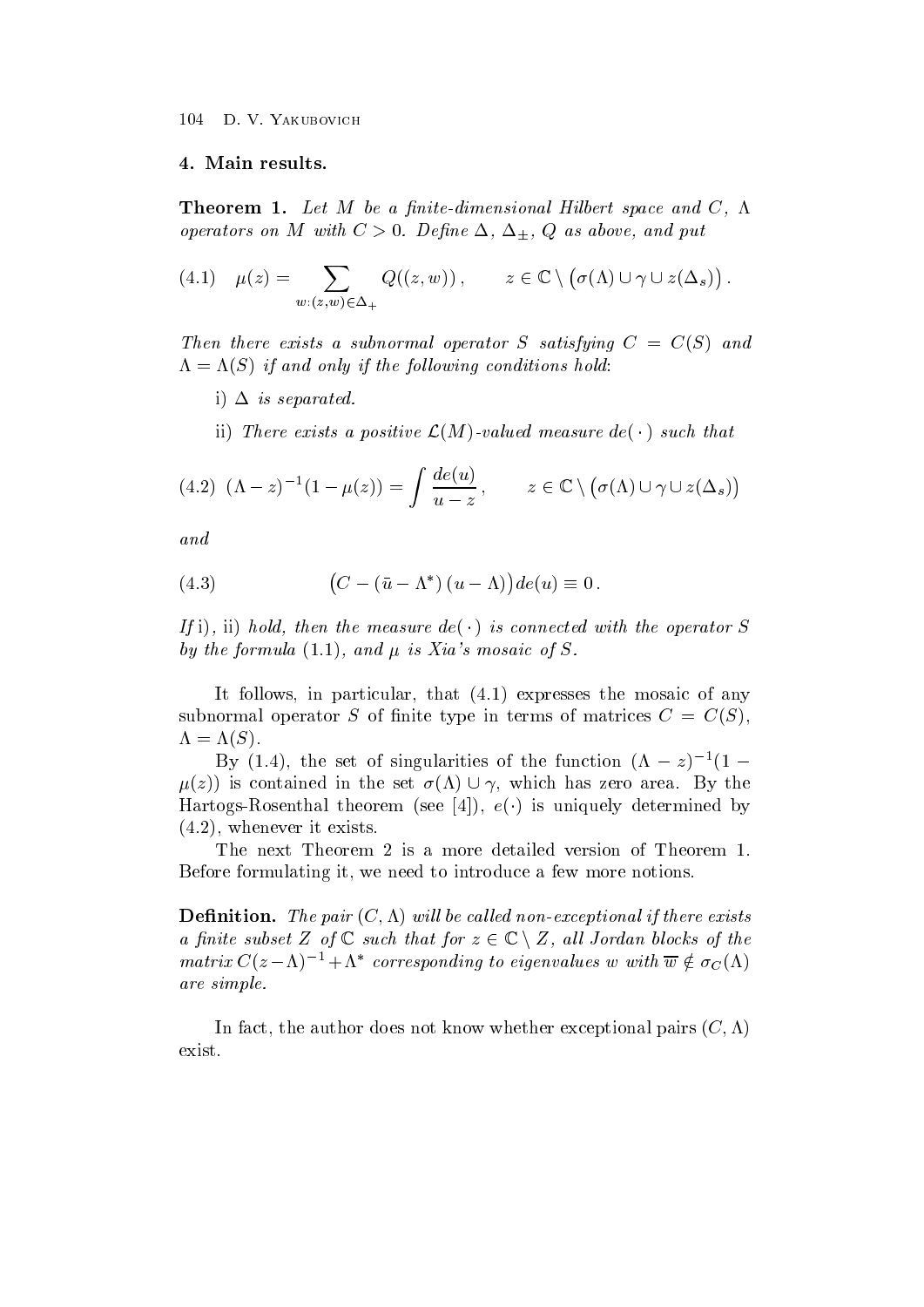Suppose that  $\Delta$  is separated, that is,  $\sigma \Delta_{\uparrow} = \Delta_{\mathbb{R}}$ . Let  $\gamma_{\text{cns}}$  be the set of all nonsingular points of the curve  $\gamma_c$  (see (2.8)), then  $\gamma_c \setminus \gamma_{\rm{cns}}$  is finite. If  $(z,\overline{z})\in\Delta$  and  $\tau_z'(z,\overline{z})\neq0$ ,  $\tau_w'(z,\overline{z})\neq0$ , then  $(z,\overline{z})\in\Delta_0$  and  $z \in \gamma_{\text{cns}}$ .

Let us orient the curve  $\gamma_c$  according to the positive orientation of  $\sigma\Delta_+$  as a boundary of  $\Delta_+$ . There is a continuous function  $\xi:\gamma_{\text{cns}}\longrightarrow\mathbb{C}$ with  $|\xi| \equiv 1$  such that  $dz = i \xi(z) |dz|$  on  $\gamma_{\text{cns}}$ . Then  $\eta((z,\overline{z})) \equiv \xi(z)^2$ ,  $z \in \gamma_{\text{cns}}$ .

Theorem - In the above Theorem  conditions i ii can be replaced og the following containers.

- $\blacksquare$  is separated and  $\blacksquare$
- ii is not a pair of the pair is non-completed in the control of the pair of the pair of the pair of the pair of the pair of the pair of the pair of the pair of the pair of the pair of the pair of the pair of the pair of th

iii') The matrix-valued measure  $\xi(z) (z - \Lambda)^{-1} Q((z, \overline{z})) |dz| \Big|_{\gamma_c}$  is positive and - nite and - positive and - nite and - nite and - nite and - nite and - nite and - nite and - nite

iv There exists <sup>a</sup> -nite subset R of <sup>C</sup> such that <sup>a</sup> representation

$$
(\Lambda - z)^{-1} (1 - \mu(z))
$$
  
(4.4) 
$$
= \frac{1}{2\pi} \int_{\gamma_c} \frac{(u - \Lambda)^{-1} Q((u, \overline{u}))}{u - z} \xi(u) |du| + \sum_{\zeta \in R} \frac{A_{\zeta}}{\zeta - z},
$$

holds for some non-negative matrices  $A_\zeta$ ,  $\zeta \in R$ .

v')  $(C - (\zeta - \Lambda^*)(\zeta - \Lambda))A_{\zeta} = 0$  for all  $\zeta \in R$ .

 $\mu$   $\mu$  i  $\mu$  is the measure det  $\cdot$  ) that corresponds to the  $\mu$  and  $\mu$ substitution in providing the such that C  $\sim$  (C  $\mu$  ) is given by the substitution of  $\mu$ 

$$
(4.5) \t de(u) = \frac{1}{2\pi} (u - \Lambda)^{-1} Q((u, \overline{u})) \xi(u) |du| \Big|_{\gamma_c} + \sum_{\zeta \in R} A_{\zeta} \delta_{\zeta}(u) ,
$$

where is the distribution in the delta measure concentrated in  $\mathcal{S}^1$ 

In fact, the difference between the left-hand side and the integral in the righthand side in is always a rational matrix function So is only a restriction on the form of the form of this function on the form of this function on the function of this function of the function of the form of the function of the function of the function of the function of t

which is a series of the contract in the formula of the series of the series of the series of the contract of the series of the series of the series of the series of the series of the series of the series of the series of matrix  $\xi(u)(u-\Lambda)^{-1}Q((u,\overline{u}))$  is self-adjoint for  $u\in\gamma_c$ . It seems that  $\mathbf{I}$  is a use in some of his arguments in Section  $\mathbf{I}$  in Section 2.1 arguments In Section 2.1 and 2.1 and 2.1 and 2.1 and 2.1 and 2.1 and 2.1 and 2.1 and 2.1 and 2.1 and 2.1 and 2.1 and 2.1 and 2.1 and 2.1 and 2.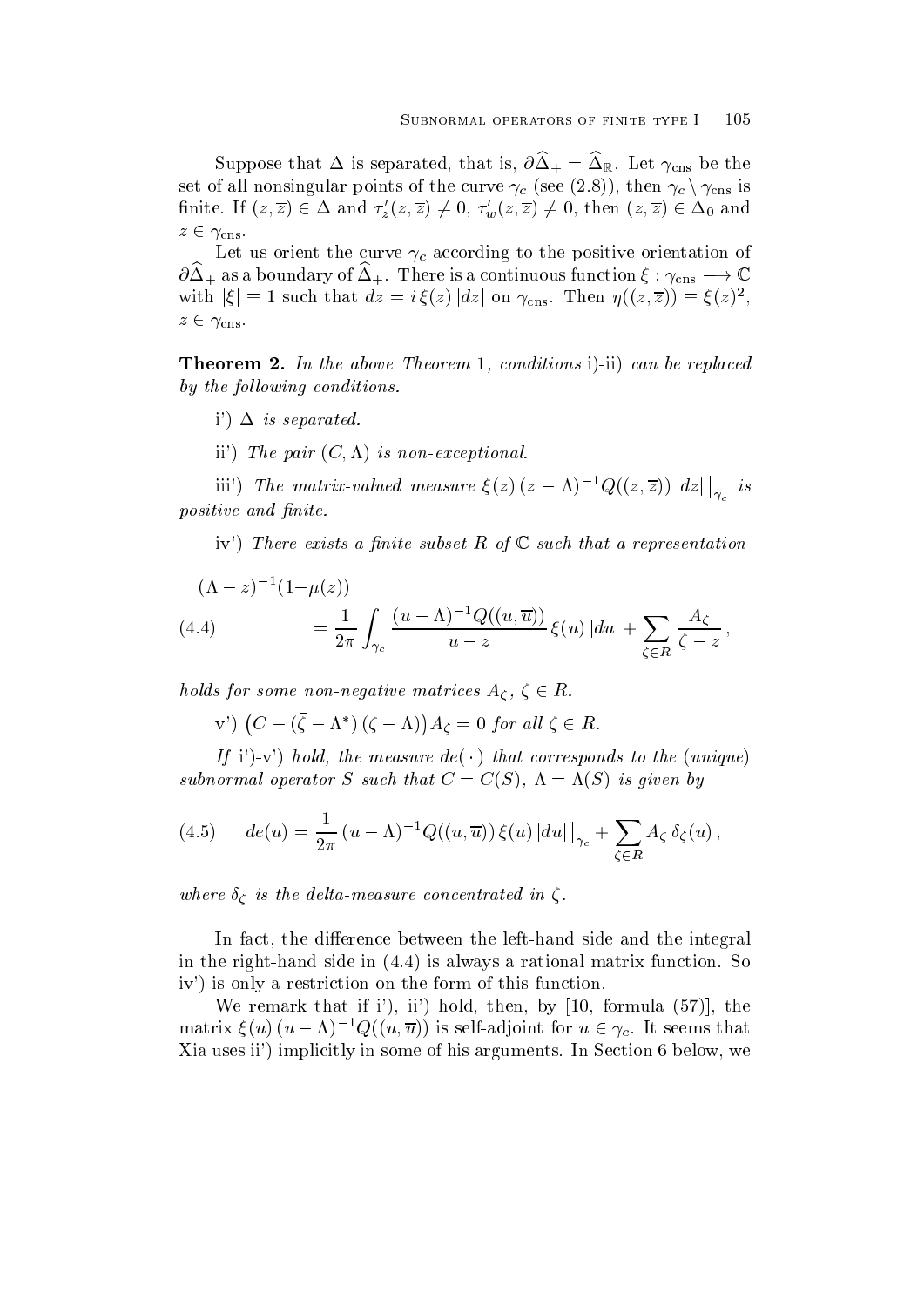$\alpha$  and the angle of a non-zero pair  $\alpha$ -this matrix  $\alpha$ fails to be positive on certain arcs of  $\gamma_c$ . It would be interesting to know whether in the interval in the contract of the interval in the interval in the interval in the interval in the interval in the interval interval in the contract of the interval interval in the interval interval in the inte

Theorem 2 and the above Theorem A by Xia permit one to constructure the operator S from matrix  $\mathcal{S}$  from  $\mathcal{S}$  from  $\mathcal{S}$  from  $\mathcal{S}$  (see Fig. ). is possible to the construction in discussion in details of the construction in details of the construction in  $\mathbb{R}^n$ 

Lemma - Let S be <sup>a</sup> subnormal operator of -nite type and put C C (C ) ) is considered to the discriminant surface of S and B and B and B and B and B and B and B and S and B and S and B and S and B and S and B and S and S and S and S and S and S and S and S and S and S and S and S and mosaic. Let U be an open connected set contained in  $\Delta \setminus \Delta_{\mathbb{R}}$ , and let  $\delta_0, \delta_1 \in U$ , with  $z(\delta_0), z(\delta_1) \in \mathbb{C} \setminus \gamma$ .

If  $z(\delta_0) \in \mathbb{C} \setminus \sigma(S)$ , then

$$
\mu(z(\delta_1)) Q(\delta_1) = 0
$$

If  $w(\delta_0) \in \mathbb{C} \setminus \sigma(S)$ , then

(5.2) 
$$
\mu(z(\delta_1)) Q(\delta_1) = Q(\delta_1).
$$

Proof- We remind that for a domain G with piecewise smooth bound ary, the Smirnov class  $E^F(G)$  consists of functions f analytic in  $G$  such that

$$
\sup_n \int_{\partial G_n} |f(z)|^p \, |dz| < \infty \,,
$$

for some increasing sequence  ${G_n}$  of domains with smooth boundaries such that  $\bigcup G_n = G$ ; here  $0 \leq p \leq \infty$ . We refer to [2], [6] for basic properties of Smirnov classes. The Cauchy integral of any finite measure supported in  $\mathbb{C} \setminus G$  belongs to  $E^p(G)$  for any  $p < 1$ . So it follows from (1.4) that for each  $p < 1$  and each connected component  $\Omega$  of  $\mathbb{C} \setminus \gamma$ ,  $\mu$ belongs to  $E^p(\Omega \longrightarrow \mathcal{L}(M))$ . By (1.4) and the Plemelj "jump" formula  $\alpha$  interior and external exterior and external values in  $\alpha$  interior  $\mu$  in  $\mu$  ,  $\mu$  ,  $\mu$  is an extendity in

$$
\mu_i(z) - \mu_e(z) = 2\pi i (z - \Lambda) \frac{de(z)}{|dz|} \frac{|dz|}{dz},
$$

almost everywhere on  $\gamma_c$  with respect to the arc length measure. Here  $de(z)/|dz|$  is the Radon-Nikodim density of the absolutely continuous part of  $de(z)$  with respect to |dz|. By (1.3), it follows that

(5.3) 
$$
(C(z-\Lambda)^{-1} + \Lambda^* - \overline{z})(\mu_i(z) - \mu_e(z)) = 0,
$$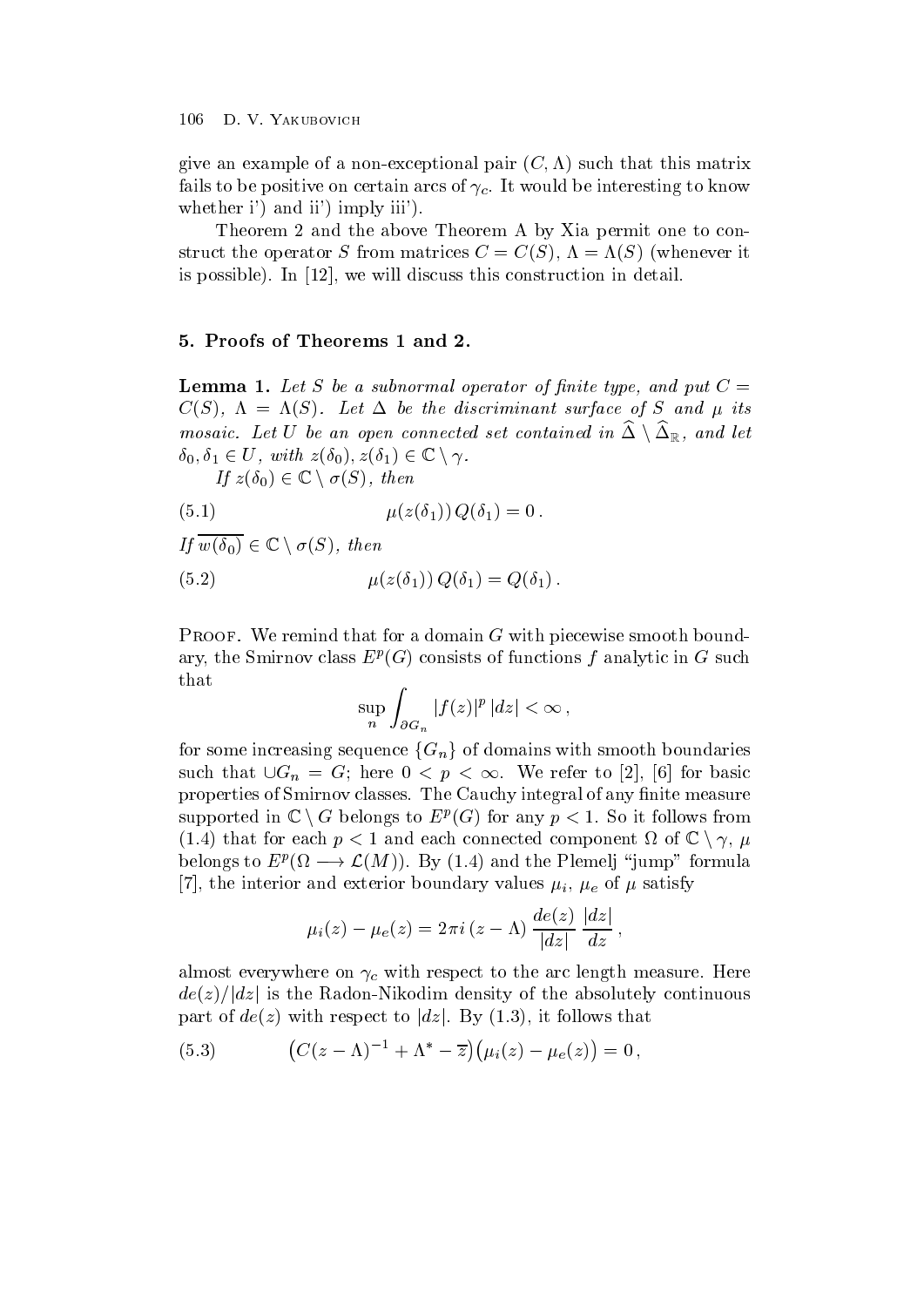almost everywhere on  $\gamma_c$ . We may assume that  $U \setminus z^{-1}(\gamma_c)$  consists  $\mathbf{v}_1$  and  $\mathbf{v}_2$  and  $\mathbf{v}_3$  and  $\mathbf{v}_4$  and  $\mathbf{v}_5$  and  $\mathbf{v}_7$  and  $\mathbf{v}_8$  and  $\mathbf{v}_9$  and  $\mathbf{v}_9$  and  $\mathbf{v}_9$  and  $\mathbf{v}_9$  and  $\mathbf{v}_9$  and  $\mathbf{v}_9$  and  $\mathbf{v}_9$  and  $\mathbf{v}_9$  and  $\mathbf{v}_9$  a  $\partial\Omega_{i+1}$  have a common arc for  $j=0,\ldots,k-1$  and  $\delta_0\in\Omega_0$ ,  $\delta_1\in\Omega_k$ . Take any  $\Omega_i$  and any  $\delta = (z, w) \in \partial \Omega_i \cap \partial \Omega_{i+1} \cap \Delta_0$ . Then we have  $w \neq \overline{z}$  by the hypothesis.

Let  $\psi_{\delta}$  be an analytic function in a neighbourhood of  $\sigma(C(z \Lambda$ )  $^{-}$  +  $\Lambda$  ) such that  $\psi_{\delta}(u) = (u-z)$  = on a small neighbourhood of w and  $\psi_{\delta}(u) = 0$  outside this neighbourhood. Tutting  $\Psi(v) = \psi_{\delta}(U(z))$  $\Lambda$ )  $^{-}$   $+$   $\Lambda$  ), we obtain from the Riesz-Dunford calculus that

$$
\Psi(\delta)\big(C\,(z-\Lambda)^{-1}+\Lambda^*-\bar z\big)=Q(\delta)\,,
$$

so that  $\mathbf{r}$  is the solution of  $\mathbf{r}$  is the solution of  $\mathbf{r}$ 

(5.4) 
$$
(\mu_i(z) - \mu_e(z)) Q(\delta) = Q(\delta) (\mu_i(z) - \mu_e(z)) = 0,
$$

almost everywhere on  $\gamma_c$ . Consider first the case  $z(\delta_0) \in \mathbb{C} \setminus \sigma(S)$ . Put

$$
\varphi(\delta) = \mu(z(\delta)) Q(\delta), \qquad \delta \in U.
$$

Since  $\mu(z) \equiv 0$  in a neighbourhood of  $z(\theta_0)$ Since  $\mu(z) \equiv 0$  in a neignbourhood of  $z(\theta_0)$ , it follows that  $\varphi \equiv 0$  in  $\Omega_0$ .<br>Then (5.4) implies that  $\varphi|\Omega_1$  has zero boundary values on  $\partial\Omega_1 \cap \partial\Omega_0$ . By the Privalov uniqueness theorem [7],  $\varphi | \Omega_1 \equiv 0$ . Continuing in the same way, we see that  $\varphi \equiv 0$  in U, and this implies (5.1).

Now assume that  $w(\delta_0) \in \mathbb{C} \setminus \sigma(S)$  and let us prove (5.2). Our arguments are motivated by the proof of  $\mathbb{R}^n$  are motivated by the proof of  $\mathbb{R}^n$ in the function of the function of the function of the function of  $\mathcal{L}_1$ 

(5.5) 
$$
S(z, w) = \int \frac{de(u)}{(u-z)(\overline{u} - w)},
$$

defined for  $z,\overline{w}\in\mathbb{C}\setminus\gamma,$  for  $(z,w)\notin\Delta$  has a representation

(5.6) 
$$
S(z, w) = -(C - (w - \Lambda^*)(z - \Lambda))^{-1}(1 - \mu(z)) + \mu(\overline{w})^*(C - (w - \Lambda^*)(z - \Lambda))^{-1}.
$$

It follows that if  $(z, w) \in \mathbb{C}^2 \setminus \Delta$  is such that  $\mu(\overline{w}) = 0$ , then

(5.7) 
$$
(C (z - \Lambda)^{-1} + \Lambda^* - w) (z - \Lambda) S(z, w) = -(1 - \mu(z)).
$$

By continuity, we can assert that this equality also holds for  $(z, w) \in \Delta$ if  $z \in \mathbb{C} \setminus (\gamma \cup \sigma(\Lambda))$ ,  $\bar{w} \in \mathbb{C} \setminus \gamma$  and  $\mu(\overline{w}) = 0$ . In particular, (5.7) holds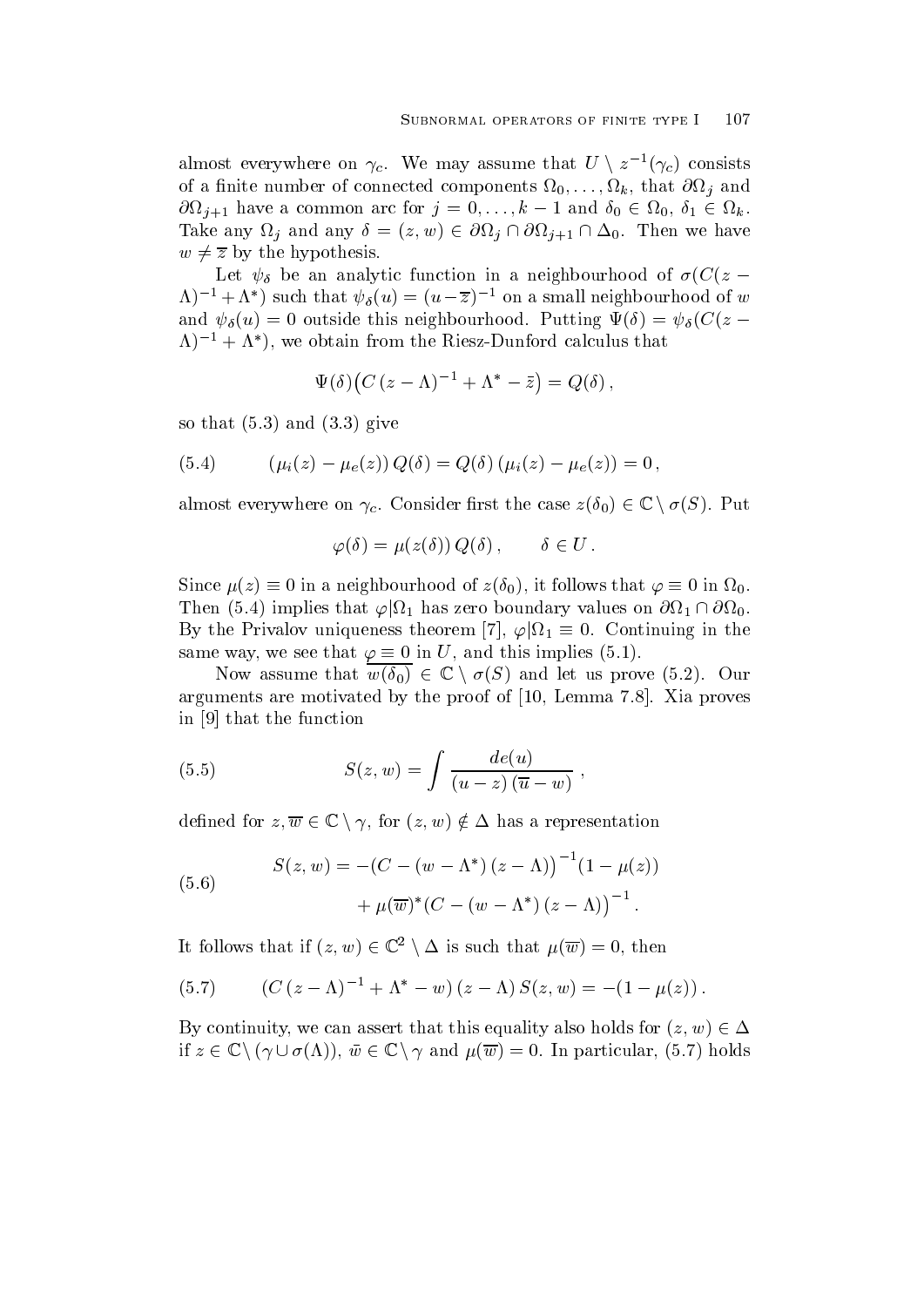por points  $(z, w)$ ,  $(z, w) \in \Delta_0$ , in a neighbourhood of  $\delta_0$ . By (1.5), the operator  $C(z - \Lambda)$  =  $+\Lambda$  has an invariant subspace  $(1 - \mu(z))M$ . It  $\mathbf{f} = \mathbf{f} \mathbf{f}$ 

$$
(5.8) \ \Pi_0 \big( C (z - \Lambda)^{-1} + \Lambda^* - w \big| (1 - \mu(z)) M \big) = (1 - \mu(z)) Q((z, w)).
$$

 $\overline{a}$  and  $\overline{a}$  and  $\overline{a}$  and  $\overline{a}$  and  $\overline{a}$  and  $\overline{a}$  and  $\overline{a}$  and  $\overline{a}$  and  $\overline{a}$  and  $\overline{a}$  and  $\overline{a}$  and  $\overline{a}$  and  $\overline{a}$  and  $\overline{a}$  and  $\overline{a}$  and  $\overline{a}$  and  $\overline{a}$  and

$$
(C (z - \Lambda)^{-1} + \Lambda^* - w) (1 - \mu(z)) (z - \Lambda) S(z, w) = -(1 - \mu(z)),
$$

which shows that  $C(z - \Lambda)^{-1} + \Lambda^* - w|(1 - \mu(z))M$  is invertible. By  $\lambda$  =  $\lambda$   $\lambda$ 

$$
(1 - \mu(z)) Q((z, w)) \equiv 0 ,
$$

for points  $(z, w) \in \Delta_0$  in a neighbourhood of  $\delta_0$ . Putting  $\varphi(\delta) = (1 - \Delta_0)$  $\mu(z(\delta)) Q(\delta)$ ,  $\delta \in U$  and proceeding as above, we obtain (5.2) in the same way as a structure way as a structure way of the Lemma is complete the Lemma is complete the Lemma is complete

Theorem A by Xia. Indeed, (4.1) and (2.6) imply that  $\mu(z) \equiv 0$  in the unbounded component of  $\mathbb{C} \setminus (\gamma \cup \sigma(\Lambda))$ . Therefore, letting  $z \to \infty$  in we get a loop of the contract of the contract of the contract of the contract of the contract of the contract of the contract of the contract of the contract of the contract of the contract of the contract of the contract

$$
\mu(z) = \int \frac{u - \Lambda}{u - z} \, de(u) \, , \qquad z \in \mathbb{C} \setminus \gamma \, .
$$

So all the hypotheses of Theorem A are satisfied. In the model for  $S$ , given by this theorem

(5.9) 
$$
P_M f = \int de(u) f(u), \qquad f \in \mathcal{L}^2(e).
$$

 $-$  . In the representation of  $\mathbb{R}^n$  is the contract of  $\mathbb{R}^n$  . In the contract of the contract of  $\mathbb{R}^n$ 

Necessity-independent with a substitution of necessity-independent with a subnormal operator S of nite type of and put C  $\sim$  1. Then the is not separated then the issue is not separated then the issue is not separated then the issue is not separated then the issue is not separated then the issue is not separated then the issue is a nondegenerate component  $\Delta_k$  of  $\Delta$  such that  $\Delta_k \setminus \Delta_\mathbb{R}$  is connected. Take  $U = \Delta_k \setminus \Delta_k$ ; then U has points  $\delta_0$  with  $z(\delta_0) \in \mathbb{C} \setminus \sigma(S)$  and points  $\delta_0$  with  $w(\delta_0) \in \mathbb{C} \setminus \sigma(S)$ . We conclude from Lemma 1 that

$$
0 = \mu(z(\delta)) Q(\delta) = Q(\delta),
$$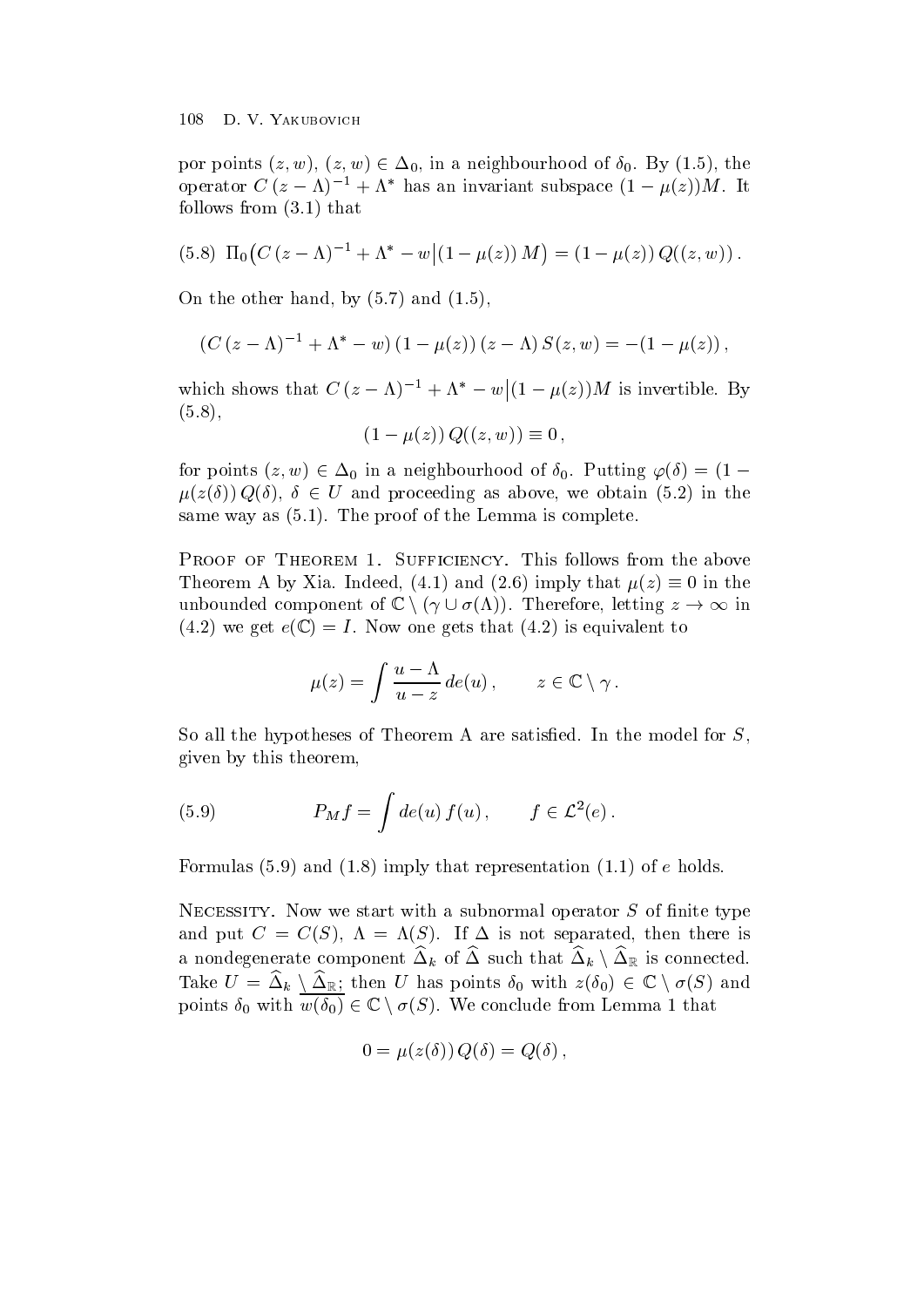for all  $\delta$  in U, which is a contradiction.

So we may assume  $\Delta$  to be separated. For any nondegenerate component  $\Delta_l$  of  $\Delta, \ \Delta_l \cap \Delta_+$  is the connected component of  $\Delta_l \setminus \Delta_\mathbb{R}$ containing (all) points  $\delta_0 \sim (z,\infty)$ , where  $z \in \sigma(\Lambda)$ . This follows from (2.6) and the fact that  $\Delta_l \setminus \Delta_{\mathbb{R}}$  has only two connected components. Moreover,  $\Delta_l \cap \Delta_+$  contains neighbourhoods of the points of the above type. A similar fact about  $\Delta_l \cap \Delta_{-}$  takes place. By applying Lemma 1 to connected sets  $\Delta_l \cap \Delta_+$  and  $\Delta_l \cap \Delta_-$ , we see that for  $\delta \in \Delta_l$ ,

(5.10) 
$$
\mu(z(\delta)) Q(\delta) = \begin{cases} 0, & \delta \in \widehat{\Delta}_{-} ,\\ Q(\delta), & \delta \in \widehat{\Delta}_{+} . \end{cases}
$$

Now let  $\Delta_l$  be a degenerate component of  $\Delta'$ :  $\Delta_l = \{w \equiv w_0\}$ . Then there is a point  $\delta_0 \in \Delta_l$  with  $\delta_0 \sim (\infty, w_0)$ . We conclude from Lemma 1 that  $\mu(z(\delta)) Q(\delta) \equiv 0$  on  $\Delta_l$  in this case. Therefore for  $z \notin \sigma(\Lambda) \cup z(\Delta_s)$ 

$$
\mu(z) = \mu(z) \sum_{w:(z,w)\in \widehat{\Delta}'} Q((z,w)) = \sum_{w:(z,w)\in \Delta_+} Q((z,w)) .
$$

so the right-hand part of  $\{1,2,3\}$  , coincides with  $\{2,3,4\}$  and  $\{1,4\}$  and  $\{2,4\}$  $e(\ \cdot\ )$  be defined by  $(1.1)$ , then  $(4.5)$  follows from Theorem A, and  $(4.2)$ from the contract of the contract of the contract of the contract of the contract of the contract of the contract of the contract of the contract of the contract of the contract of the contract of the contract of the contr

Proof of Theorem - First we remark that conditions i v of  $\mathbf{r}$  is a set of the conditions in the conditions in the conditions in the conditions in the conditions of  $\mathbf{r}$ then then then then then then the measurements of  $\mathbf{r}$  is nite positive valued and  $\mathbf{r}$  $(4.2)$  holds. Condition v  $\mu$  implies  $(4.2)$  for the discrete part of  $de(\cdot)$ . Since the pair C- is nonexceptional one has

$$
(C (z - \Lambda)^{-1} + \Lambda^*) Q((z, w)) = 0
$$

identically for  $(z, w) \in \Delta_{\text{ndeg}}$ . This and v') give (4.3).

conversely let us suppose that it is supposed to the converse that it is not in the converse of the converse o **Contract Contract Contract Contract Contract Contract Contract Contract Contract Contract Contract Contract Contract Contract Contract Contract Contract Contract Contract Contract Contract Contract Contract Contract Contr**  S for an operator S of nite type First we observe that  and an analyzing  $\mathcal{L} = \mathcal{L} = \mathcal{L} = \mathcal{L} = \mathcal{L} = \mathcal{L} = \mathcal{L} = \mathcal{L} = \mathcal{L} = \mathcal{L} = \mathcal{L} = \mathcal{L} = \mathcal{L} = \mathcal{L} = \mathcal{L} = \mathcal{L} = \mathcal{L} = \mathcal{L} = \mathcal{L} = \mathcal{L} = \mathcal{L} = \mathcal{L} = \mathcal{L} = \mathcal{L} = \mathcal{L} = \mathcal{L} = \mathcal{L} = \mathcal{L} = \mathcal{L} =$ 

$$
(\Lambda - z)^{-1} \sum_{(z,w)\in \widehat{\Delta}' \setminus \widehat{\Delta}_+} Q((z,w)) = (\Lambda - z)^{-1} (1 - \mu(z)) = \int \frac{de(u)}{u - z}.
$$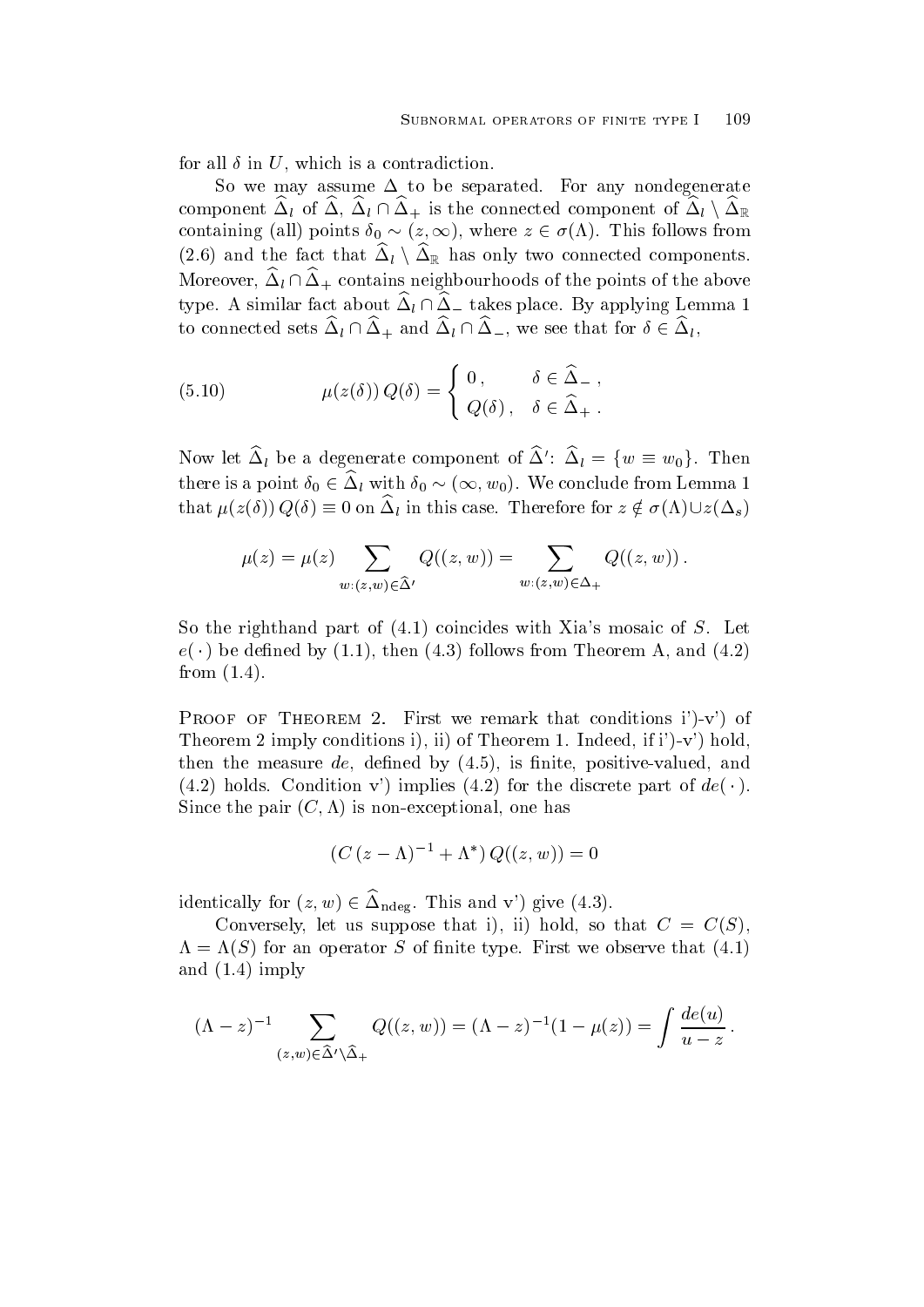It follows that there exists a finite subset F of  $\gamma_c$  such that

$$
de \big| \gamma_c \setminus F = \frac{1}{2\pi i} \left( u - \Lambda \right)^{-1} Q((u, \overline{u})) du = \frac{1}{2\pi} \xi(u) \left( u - \Lambda \right)^{-1} Q((u, \overline{u})) du \big|.
$$

 $\mathbf{f}$  is the form of  $\mathbf{f}$  is the form of  $\mathbf{f}$  is the form of  $\mathbf{f}$ 

Put  $R = F \cup \sigma_C(\Lambda)$ . Then there exist positive matrices  $A_{\zeta}, \zeta \in R$ , such that  $\mathbf{h}$  is a such that  $\mathbf{h}$  is a such that  $\mathbf{h}$  is a such that  $\mathbf{h}$  is a such that  $\mathbf{h}$ 

$$
(C (u - \Lambda)^{-1} + \Lambda^* - \overline{u}) Q((u, \overline{u})) \equiv 0,
$$

for all  $u \in \gamma_c \setminus R$ . By the definition of Q, the matrix  $C (u - \Lambda)^{-1} + \Lambda^*$ for these  $u$  has no non-trivial Jordan blocks corresponding to eigenvalue  $\overline{u}$ .

Fix any nondegenerate component  $\Delta_k$  of  $\Delta$ . Then, since  $\Delta_{\mathbb{R}} \cap \Delta_k$ contains an arc, there are infinitely many points  $(z,w) \in \Delta_k$  such that all Jordan blocks of  $C(z - \Lambda)$  =  $+\Lambda$  -that correspond to the eigenvalue  $w$  are trivial. From a simple algebraic argument one sees that this property holds for all but a nite number of points  $\mathbb{R}$  and  $\mathbb{R}$  in the number of points  $\mathbb{R}$  in the number of points  $\mathbb{R}$  in the number of points  $\mathbb{R}$  in the number of  $\mathbb{R}$  in the number of  $\mathbb{R$ variation is not except that all properties is not all properties in the conclusion of the conclusion of the conclusion of the conclusion of the conclusion of the conclusion of the conclusion of the conclusion of the concl place

Proposition - Let C and be two operators on <sup>a</sup> -nite $u$  and  $u$  and  $u$  are  $u$  included the exists and operator  $S$  with  $C = \cup \cup I$ , Se if and only if there exist a two-sequence of spaces of spaces of spaces and spaces of spaces of spaces of s  ${M_n}_{n \in \mathbb{Z}}$  and operators  $\Lambda_n \in \mathcal{L}(M_n)$ ,  $R_n : M_{n-1} \to M_n$  such that

- $\blacksquare$  ,  $\blacksquare$  ,  $\blacksquare$  ,  $\blacksquare$  ,  $\blacksquare$  ,  $\blacksquare$  ,  $\blacksquare$  ,  $\blacksquare$  ,  $\blacksquare$  ,  $\blacksquare$  ,  $\blacksquare$  ,  $\blacksquare$  ,  $\blacksquare$  ,  $\blacksquare$  ,  $\blacksquare$  ,  $\blacksquare$  ,  $\blacksquare$  ,  $\blacksquare$  ,  $\blacksquare$  ,  $\blacksquare$  ,  $\blacksquare$  ,  $\blacksquare$  ,  $\blacksquare$  ,  $\blacksquare$  ,  $\blacksquare$
- 2) Kange  $R_n = M_n$  for  $n > 0$  and Kange  $R_n = M_{n-1}$  for n
- 3)  $R_{n+1}^* R_{n+1} = R_n R_n^* + \Lambda_n \Lambda_n^* \Lambda_n^* \Lambda_n$
- 4)  $R_{n+1} \Lambda_{n+1} = \Lambda_n R_{n+1}$
- $a_0 = \Lambda$ , and  $C = R_0 R_0$ ,
- 6)  $\sup_{n\in\mathbb{Z}}\|\Lambda_n\| < \infty$  and  $\sup_{n\in\mathbb{Z}}\|R_n\| < \infty$ .

For any such operators put

$$
K = \bigoplus_{n=-\infty}^{\infty} M_n , \qquad H = \bigoplus_{n=0}^{\infty} M_n ,
$$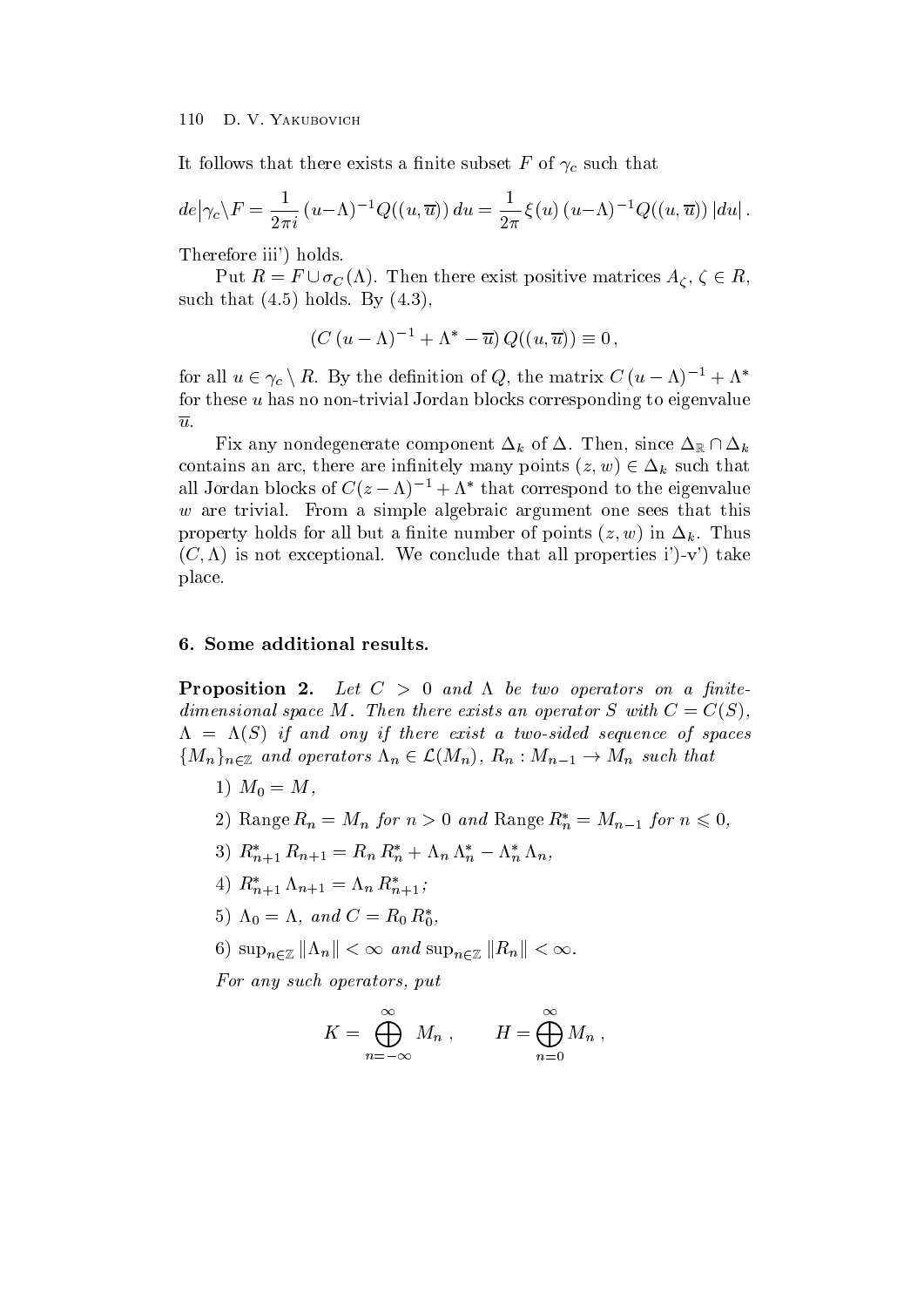ana define iv, 5, 5 by the following two-diagonal block matrix

$$
N = \left(\begin{array}{cc|cc} S'^* & 0 \\ \hline 0 & S \end{array}\right)
$$
  
= 
$$
\left(\begin{array}{ccccc} \cdot & \cdot & \cdot & \cdot & \cdot \\ 0 & R_{-2} & \Lambda_{-2} & 0 \\ 0 & R_{-1} & \Lambda_{-1} & 0 \\ 0 & R_0 & \Lambda_0 & 0 \\ 0 & R_1 & \Lambda_1 & 0 \\ 0 & R_2 & \Lambda_2 & 0 \\ \cdot & \cdot & \cdot & \cdot & \cdot \\ 0 & R_{-2} & \Lambda_{-2} & 0 \\ 0 & R_{-1} & \Lambda_{-1} & 0 \\ 0 & R_0 & \Lambda_0 & 0 \\ 0 & R_1 & \Lambda_1 & 0 \\ 0 & R_2 & \Lambda_2 & 0 \\ \end{array}\right),
$$

so that  $S = N|H$ . Then S is pure subnormal, N is its minimal normal extension and  $\mathcal{L}$  ,  $\mathcal{L}$  ,  $\mathcal{L}$  ,  $\mathcal{L}$  ,  $\mathcal{L}$  ,  $\mathcal{L}$  ,  $\mathcal{L}$  ,  $\mathcal{L}$ 

This proposition may be known to specialists A similar fact about hyponormal operators is contained in - Therefore we omit the proof and make only the following observations

If  $N$ ,  $S$ ,  $S$  are defined in the above way, then  $S$  is also subhormal, It is called qual to  $S$ . Conditions  $\delta$ ), 4) comprise to the equality  $N/N =$ TVTV, and 3) follows from the definition of  $C(S)$  and  $\Lambda(S)$ . Without loss of generality, one can assume that  $M_n \subset M$  for all  $n \in \mathbb{Z}$ , and that  $R_n = R_n | M_n$ , with  $R_n \in \mathcal{L}(M)$  and  $R_n^* = R_n \geqslant 0$ . Then 3), **The Community of the Community of the Community**  $\tau$ ) permit one to denne  $\mu_n$ ,  $\mu_n$  by forward and backward inductive processes in a unique way. Ivaluely, if  $n \geq 0$  and  $\left( n_n, n_n \right)$  have been determined, then  $R_{n+1}^*$  is defined by 3) and  $\Lambda_{n+1}$ :  $M_{n+1} \longrightarrow M_{n+1}$ is uniquely determined from 4), because  $\text{Ker}\left(R_{n+1}|M_{n+1}\right) = 0.$ each inductive step, entired by order indy fail to produce  $n_{n+1}, n_{n+1}$ (for instance, if the  $\kappa_{n+1}$  obtained fails to be non-negative). One has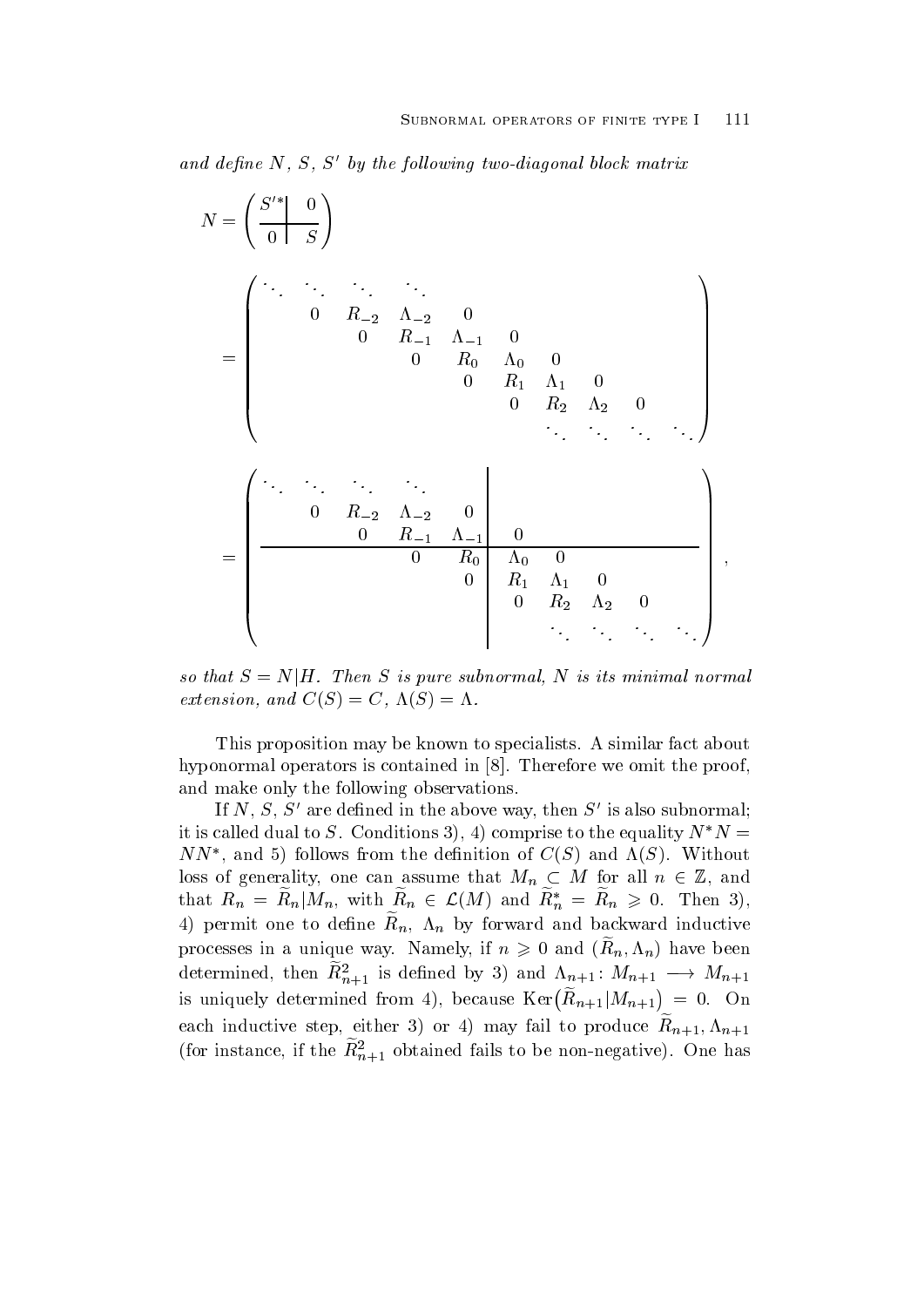similar inductive definitions for  $n < 0$ . The subnormal S exists if and only if this two-sided inductive process fails nowhere and additionally,  $\sim$  1.000  $\sim$  1.000  $\sim$  1.000  $\sim$  1.000  $\sim$  1.000  $\sim$  1.000  $\sim$  1.000  $\sim$  1.000  $\sim$  1.000  $\sim$  1.000  $\sim$  1.000  $\sim$  1.000  $\sim$  1.000  $\sim$  1.000  $\sim$  1.000  $\sim$  1.000  $\sim$  1.000  $\sim$  1.000  $\sim$  1.000  $\sim$  1.000

For a point  $\delta \in \Delta$ , define the index  $\tilde{\varkappa}(\delta)$  by  $\tilde{\varkappa}(\delta) = \alpha_i$  if  $\delta \in \Delta_i$ ; here  $\Delta_i$  are the components of  $\Delta$  and  $\alpha_i$  the corresponding multiplicities, see (2.3), (2.4). Let  $\zeta \in \mathbb{C} \backslash \gamma$  be such that  $\Delta$  as a Riemann surface over the z-plane has no branching points that project into  $\zeta$ . Define the index - at by

(6.1) 
$$
\varkappa(\zeta) = \sum \{ \tilde{\varkappa}(\delta) : z(\delta) = \zeta, \ \delta \in \widehat{\Delta}_+ \}.
$$

Proposition 3. For any  $z \in \mathbb{C} \setminus \gamma$ ,

(6.2) dim Ker 
$$
(S^* - \overline{z} I)
$$
 = (the number of positive eigenvalues  
of  $C - (\overline{z} - \Lambda^*)(z - \Lambda))$ .

If  $z$  is not a projection of a branching point of  $\Delta$ , then the above two  $\pm$ **quantities also contracted with -**

**PROOF.** We have  $(\partial/\partial w)\tau_i(z,w) \neq 0$  for  $(z,w) \in \Delta_i$ , except for a nite number of points  $\{x\}$  and  $\{y\}$  and it is not the irreducible of the irreducible  $\{y\}$  . Therefore det  $(C (z - \Lambda)^{-1} + \Lambda^* - \omega)$  has an  $\alpha_i$ has an interval  $\mathbf{f}$  th order zero at  $\mathbf{f}$  th order  $\mathbf{f}$  th order  $\mathbf{f}$  th order  $\mathbf{f}$ for  $(z, w) \in \Delta_i$  for all but a finite number of points  $(z, w)$ . For these points and provide the contract of the contract of the contract of the contract of the contract of the contract of the contract of the contract of the contract of the contract of the contract of the contract of the contrac z- w  $\sim$  -  $\sim$  -  $\sim$  -  $\sim$  -  $\sim$  -  $\sim$  -  $\sim$  -  $\sim$  -  $\sim$  -  $\sim$  -  $\sim$  -  $\sim$  -  $\sim$  -  $\sim$  -  $\sim$  -  $\sim$  -  $\sim$  -  $\sim$  -  $\sim$  -  $\sim$  -  $\sim$  -  $\sim$  -  $\sim$  -  $\sim$  -  $\sim$  -  $\sim$  -  $\sim$  -  $\sim$  -  $\sim$  -  $\sim$  -  $\sim$  -  $\sim$  $=\tilde{\varkappa}((z,w))$ , are warehouse **with the contract of the contract of the contract of the contract of the contract of the contract of the contract of the contract of the contract of the contract of the contract of the contract of the contract o**  $\mathcal{L}$  -  $\mathcal{L}$  -  $\mathcal{L}$  -  $\mathcal{L}$  -  $\mathcal{L}$  -  $\mathcal{L}$  -  $\mathcal{L}$  -  $\mathcal{L}$ 

$$
\dim \operatorname{Ker} \left( S^* - \overline{z} I \right) = \operatorname{rank} \mu(z) = \operatorname{rank} \sum_{(z,w) \in \widehat{\Delta}_+} Q((z,w)) = \varkappa(z),
$$

the rst equality is from Xias work - problem in the rst equality is from Xias work - problem in the rst equali

Let  $z \in \mathbb{C} \setminus \gamma$ , then by substituting  $w = \overline{z}$  in (5.6), one gets

$$
S(z,\overline{z}) = -A(1 - \mu(z)) + \mu(z)^* A,
$$

where  $A = (C - (\overline{z} - \Lambda^*)(z - \Lambda))^{-1}$ . Therefore

$$
\mu(z)^* S(z,\overline{z}) \mu(z) = \mu(z)^* A \mu(z) .
$$

Set  $n = \dim M$ , and let k be the number of the positive eigenvalues of A since  $\mathcal{L}$  and part of  $\mathcal{L}$  and part of  $\mathcal{L}$  . The right hand part of  $\mathcal{L}$  and  $\mathcal{L}$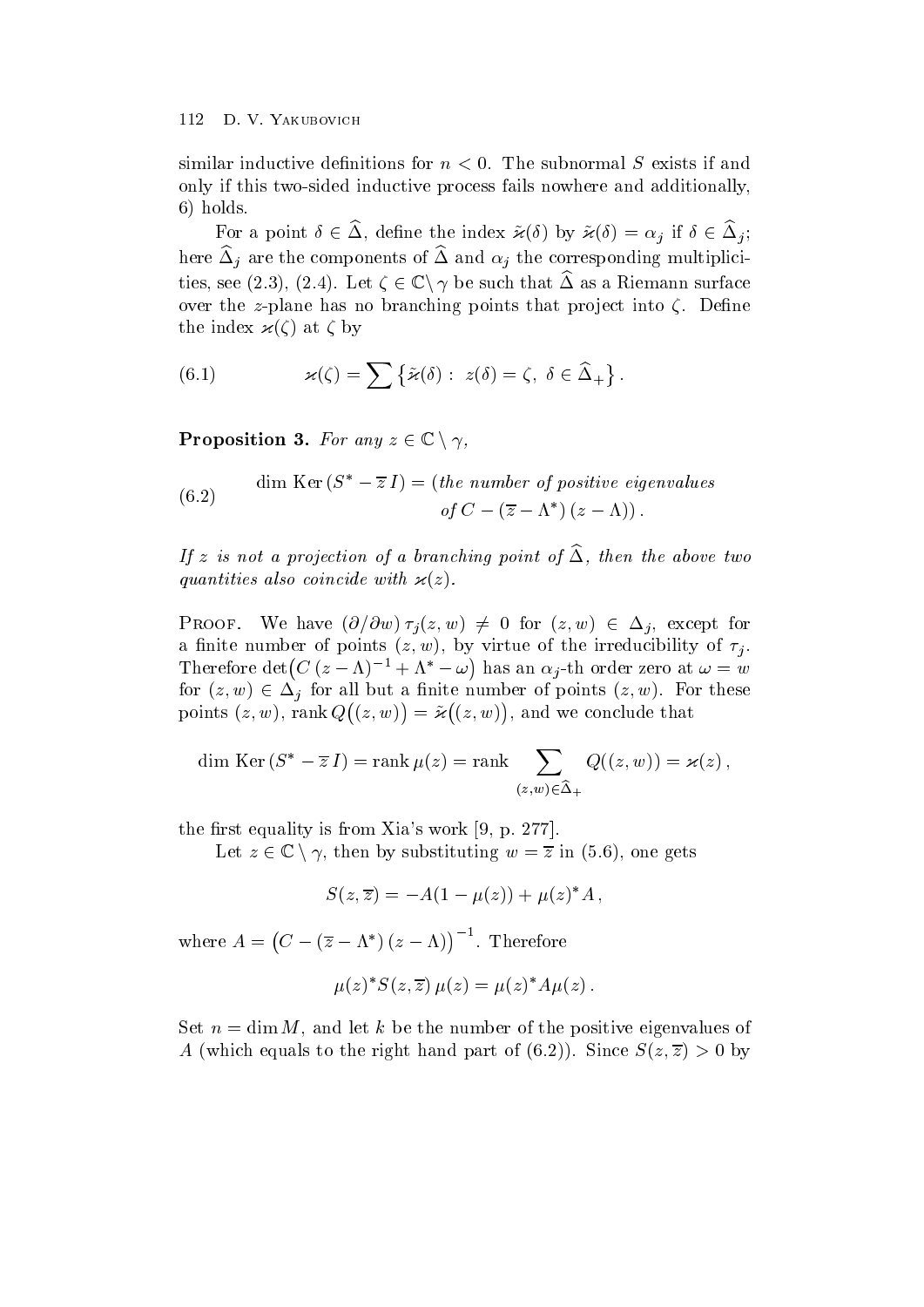we obtain that the quadratic form  $\mathcal{N}$  and  $\mathcal{N}$  are positive on M is positive on M is positive on M is positive on  $\mathcal{N}$  $\mathbb{R}^n$  is a following that dimensional  $\mathbb{R}^n$  is a following that dimensional  $\mathbb{R}^n$ 

Similarly

$$
(1 - \mu(z)^*) S(z, \overline{z}) (1 - \mu(z)) = -(1 - \mu(z)^*) A(1 - \mu(z)),
$$

gives  $\dim(U - \mu(z))$  in  $\leq n - \kappa$ . These two inequalities imply  $(0.2)$ .

 $R_{\rm E}$  remarks. The  $S_{\rm t}$  subnormals of nitrice type and their essential spectra coincide, then the nondegenerate parts of their discriminant curves  $\Delta$ ,  $\Delta$  also coincide (we do not assert anything here about the corresponding multiplicities in the corresponding multiplicities in the corresponding multiplicities in the corresponding of the corresponding multiplication in the corresponding material and corresponding multiplication i

Indeed, let  $\gamma_c, \gamma$ , etc. correspond to S and  $\gamma_c, \gamma$  , etc. to S . Two subarcs of  $\sigma \Delta$  cannot project into the same arc in the z-plane. To follows from the last statement of Proposition 3 that  $\gamma_c \subset \sigma_{\text{ess}}(S)$   $\sigma(N) \subset \gamma$ . Since  $\gamma \setminus \gamma_c$ ,  $\gamma' \setminus \gamma_c'$  are finite and  $\sigma_{\rm ess}(S) = \sigma_{\rm ess}(S'),$ we conclude that  $\gamma_c = \gamma_c$ . Take any nondegenerate component  $\Delta_j$ of  $\Delta$ . By Theorem 1, there is an arc  $\beta$  of  $\gamma_c$  such that  $\Delta_i$  contains  $\beta^{\#} = \{(z,\overline{z}) : z \in \beta\}$ . Since  $\beta \subset \gamma_c', \beta^{\#} \subset \Delta_j \cap \Delta'$ . By standard algebraic geometry, this implies  $\Delta_i \subset \Delta'$ .

If 
$$
\sigma_{\text{ess}}(S) = \sigma_{\text{ess}}(S')
$$
 and, moreover,  
\ndim Ker  $(S^* - \overline{\lambda}) = \text{dim Ker}(S'^* - \overline{\lambda}),$ 

for  $\lambda \notin \sigma_{\text{ess}}(S)$ , then Proposition 3 and (6.1) imply that nondegenerate parts of  $\Delta$ ,  $\Delta$  coincide, and the multiplicities  $\alpha_i$  of nondegenerate components also coincide

 $\mathbf{I}$ 2, does not guarantee automatically that the matrix-valued function  $\zeta(z)(z-\Lambda)$  -Q((z, z)) is non-negative on  $\gamma_c$ . To see this, set  $C =$  $\left(26\ 5\right)$ , 0  $\begin{pmatrix} 26 & 5 \ 5 & 15 \end{pmatrix} > 0 \text{ and } \Lambda = \begin{pmatrix} 1 & -5 \ 5 & 0 \end{pmatrix}.$  The  $\begin{pmatrix} 1 & -5 \\ 5 & 0 \end{pmatrix}$ . The polynomial  $(2.1)$  takes the form

$$
\tau(z, w) = (w + z - z w) (-10 - z w) + (5z - 5w)^2.
$$

Since  $\tau'_z(0,0) = \tau'_w(0,0) = -10 \neq 0, z = 0$  is a nonsingular point of is the implicit function whose  $\alpha$  whose graph near  $\alpha$  is  $\alpha$  ,  $\alpha$  is given  $\alpha$ by equation  $\tau(z, w) = 0$ , has the form  $w = -z + 9z^2 + o(z^2)$ . In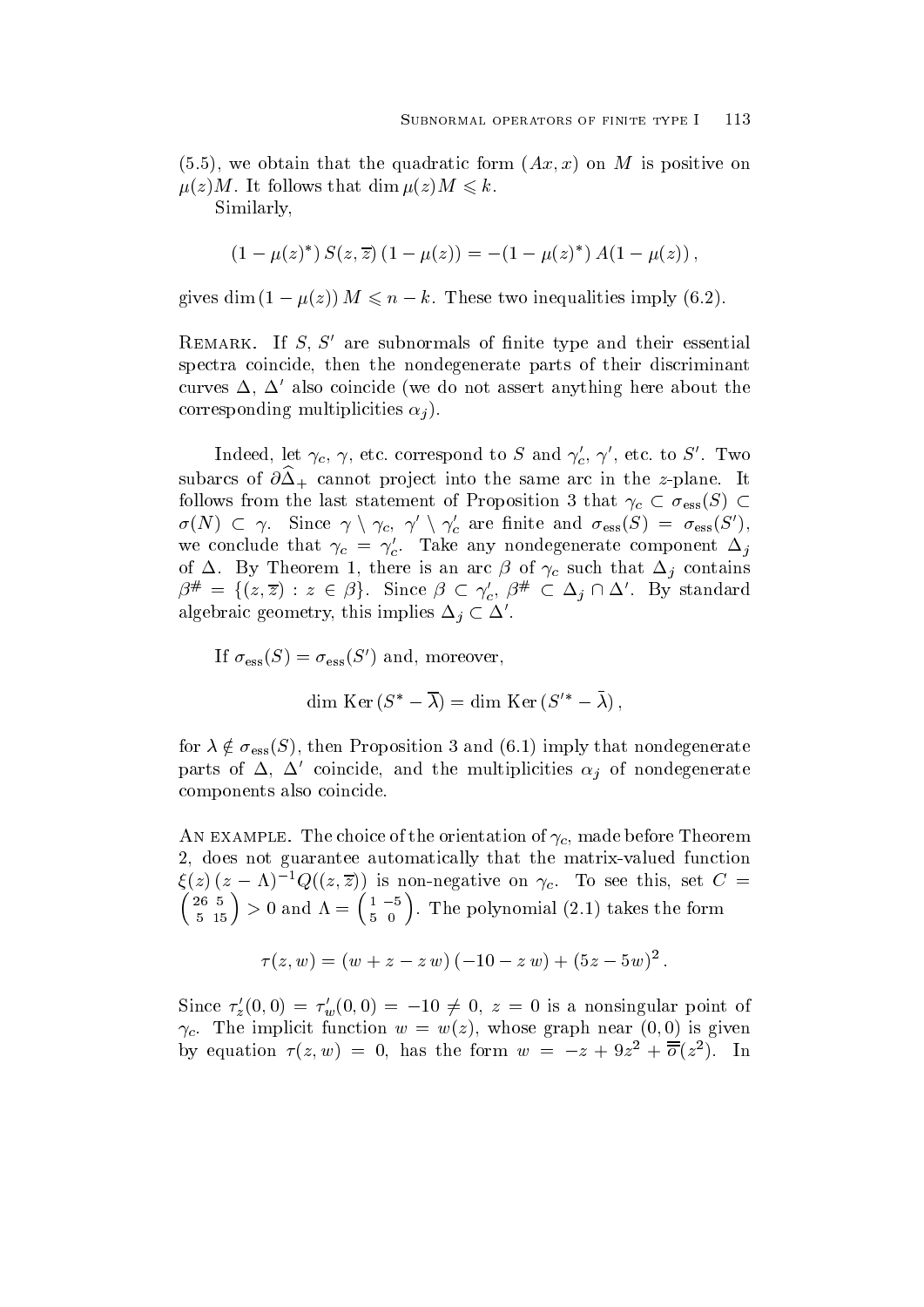particular,  $|w'(z)| > 1$  for negative z with small |z| and  $|w'(z)| < 1$ for small positive  $z$ . Comparing with our choice of the orientation of  $\mathcal{L}$  and conclude that  $\mathcal{L}$  and  $\mathcal{L}$  and  $\mathcal{L}$  and  $\mathcal{L}$  and  $\mathcal{L}$  and  $\mathcal{L}$  and  $\mathcal{L}$  and  $\mathcal{L}$  and  $\mathcal{L}$  and  $\mathcal{L}$  and  $\mathcal{L}$  and  $\mathcal{L}$  and  $\mathcal{L}$  and  $\mathcal{L}$  and  $\mathcal{L}$  and Q 
-  $(10)$  $\binom{1}{5}^0$ , so that the matrix  $\xi((0,0))(0-\Lambda)^{-1}Q((0,0))=$   $-101 c_{11}$  $\begin{pmatrix} -1 & 0 \\ 0 & 0 \end{pmatrix}$  fails to be non-negative.

Acknowledgements- This research was supported in parts by Grant No. NW8300 from the International Science Foundation, the Mathematical Sciences Research Institute membership (September-October the Russian RFF Contract No. 2014. In the Russian Research No. 2014, Inc. 2016. In the Russian Russian Russian ceded by the Interministerial Comission of Science and Technology of Spain It is a pleasure to mention useful conversations with Iolanda Fuertes, Mihai Putinar, Mark Spivakovski, Daoxing Xia and María Angeles Zurro Moro and the hospitality of the Autónoma University of Madrid, where the main part of this work was done.

# References-

- and the Subnormal Operators-Subnormal Operators- Society and Society and Society and Society and Society and S Providence, 1991.
- $|2|$  Duren, P. L., *Theory of*  $\pi$  *-spaces.* Academic Press, 1970.
- Fulton
 W Algebraic curves- AddisonWesley
- , www.com.com.com/windows/windows/windows/windows/windows/
- - Livsic M S Kravitsky N Markus A S Vinnikov V Theory of commuting nonselfadische and publishers-between Acad publishers-between Acad publishers and publishers are als
- , s matematic structure in the surface of the surface of the surface of the surface  $\mathcal{A}$ engelis translation in Russian Mathematic Mathematic Inc. I also the state of the state of the state of the st
- Privalov
 I I Boundary behavior of analytic functions- MoskowLenin grad GITTL - German translation in Berlin i Dentsher Verlag der Wissenchaften -
- Putinar M Linear analysis of quadrature domains Arkiv- Math- - -
- [9] Xia, D., The analytic model of a subnormal operator. Integral Equations and operator Theory Terms and Theory Theory Original
- [10] Xia, D., Analytic theory of subnormal operators. Integral Equations and Operator Theory 10  $(1987)$ , 880-903.
- [11] Xia, D., On pure subnormal operators with finite rank self-commutators